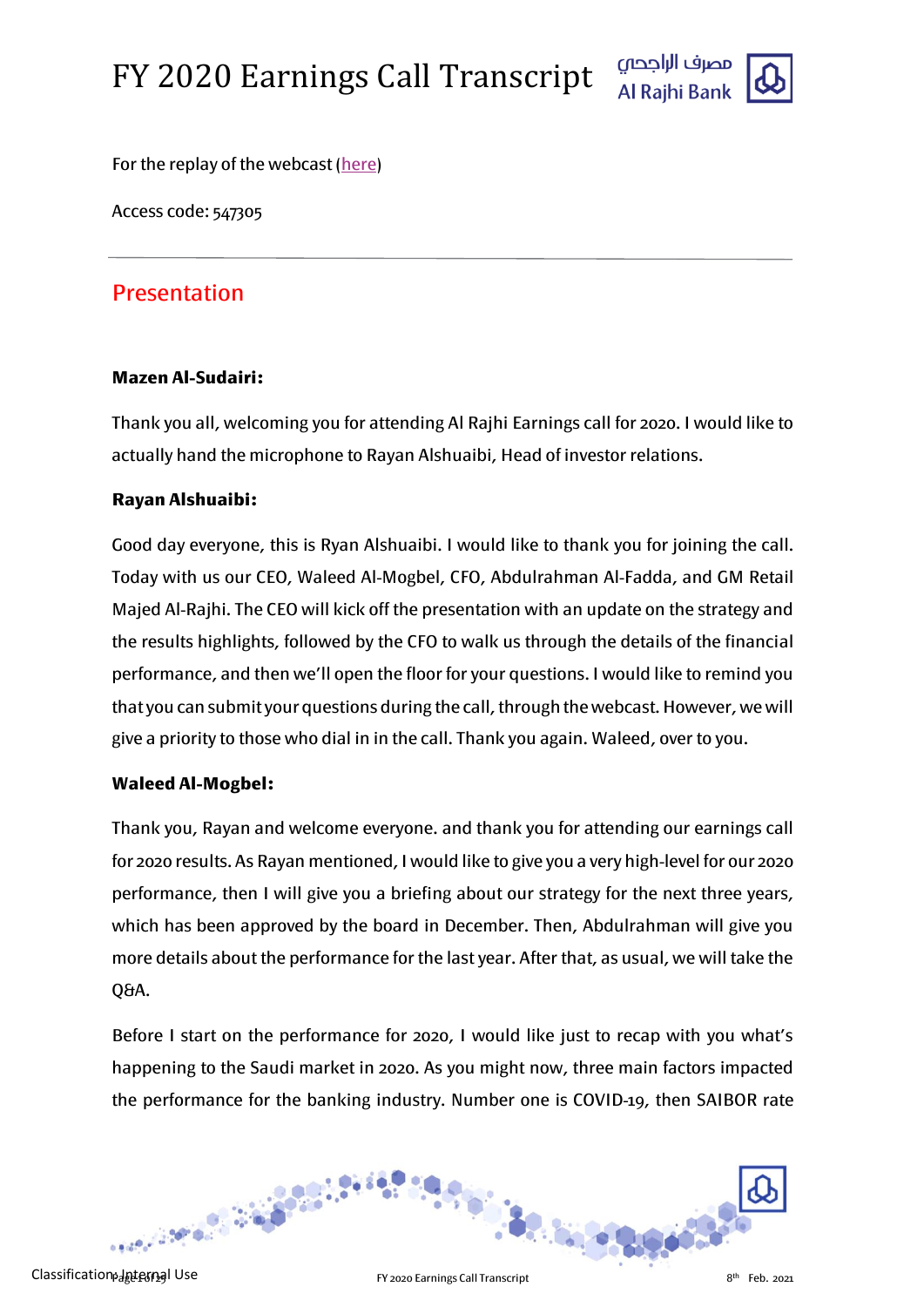

drop, and finally oil prices drop. All these happened in one month.

After that, the Saudi government started in the middle of March gradually the lockdown, until 1st June. As a result, the bank has taken all the necessary measures and worked at almost 50% of the capacity of the head office and the branches. We have tested our digital infrastructure, it is really resilient and improving.

in 2020, we have seen almost 18% of our retail sales through our application, end to end. Then, in July, the government increased the VAT rate from 5% to 15%. Then, we have seen an increase and then back to normal in terms of the customer spending.

However, our great result in 2020, of almost SAR 10.6 billion net profit after zakat, despite all the previous factors that I have mentioned impacting the banking industry in general, is giving a clear evidence that the bank is in good shape. We have a strong balance sheet that is really well-provisioned. We have seen a strong growth in assets and liabilities. We have significantly improved our NPL and coverage ratio, and also we have seen an improvement in our cost to income ratio.

All these results came with a strong customer and employee engagement. Our NPS has increased and reached almost 66%, and our employee engagement index has also reached 70%, compared to 66% in 2019. We have also, launched almost 25 products last year, and our active customer penetration in our digital application reached almost 83%.

To give you quite a high-level on the balance sheet, the growth in our total net financing is more than 26%, and that's mainly driven by mortgages, almost 90% increase, and our liability also increased by more than 23%.

In terms of the asset quality, you might know that Al Rajhi usually follows a very conservative approach when it comes to the provision. Our net provision has increased almost 22%, which gives us a coverage ratio of the NPL at more than 305%which increased from the percentage that we started the year off in the first quarter last year.

Our NPL has been also reduced to 76 bps compared to almost 90 bps in 2019, and the cost of risk is in the range of 75 bps supported by a good recovery in collection happening last year.

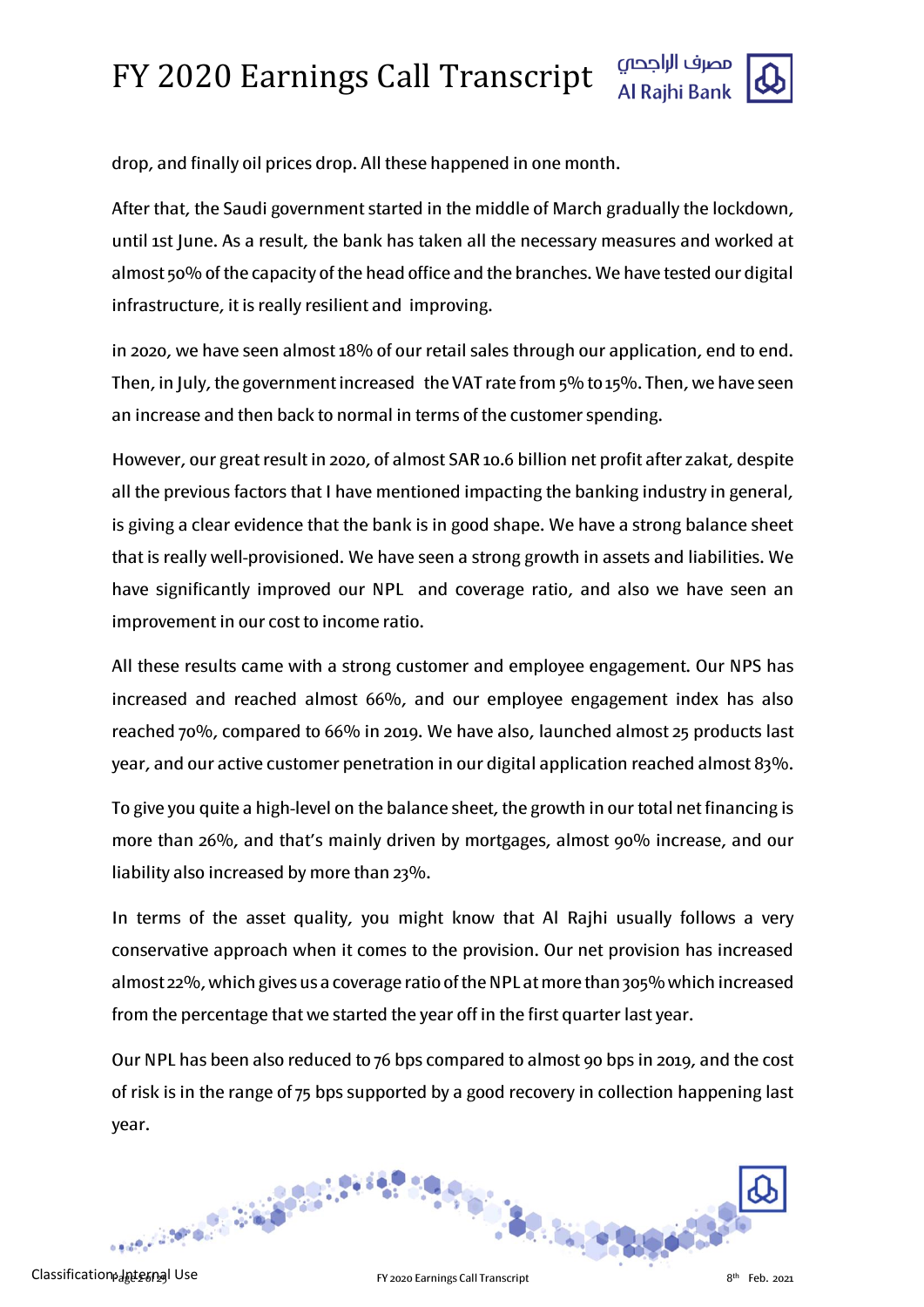

For our operating results, as I mentioned we have seen a net income increase of  $4.3\%$ , and that's mainly driven by a net yield income of 3%, and also a non-yield income growth at 25%, mainly driven by brokerage and digital & payments segments.

Now, I will take you, to our strategy for the next three years, which has been presented to the Board and approved by them last December. When we built our strategy, we cannot ignore five main factors that are really happening in the market in the last two years.

Number one is the competition. When I talk about the competition, it's either normal consolidation happening in the region, or a newcomers coming to the market, either from digital banking or from non-banking industry, focusing on payments, for example.

Number two is the regulatory environment. Recently, SAMA issued the Open Banking Policy, which is one of SAMA's initiatives to open up the market more and more for FinTech and the competition to be increased.

Number three is SAIBOR. As you know, we are in a low-rate environment. Why we consider SAIBOR for Al Rajhi? most of our liability is current accounts, and when we have a low-rate environment, Al Rajhi is being much more impacted than other banks, considering, as I mentioned, more than 90% is current accounts of our liability.

Number four is the impact of COVID-19. I think we all know that when we talk about the impact of COVID-19, a positive impact, we all know that the digital KPIs have been accelerated last year. I'll give you an example, In the Saudi market, the transaction at point of sale has been increased in the market, almost 76%, and the digital transaction for Al Rajhi has also increased almost 55%.

Last one, we cannot talk about the strategy for the next three years and not look at the Vision 2030, which has a lot of opportunity and growth in the Kingdom. So we have also looked at what is the potential of revenue growth and initiatives we can do and adapt for Vision 2030, knowing, for example, growing the mortgage sector, as you can see our performance in the last two years it was really driven by mortgages.

If you go to the next slide, based on what we have just mentioned now, we have seen two big factors that have to be considered when we design our strategy. And these two main

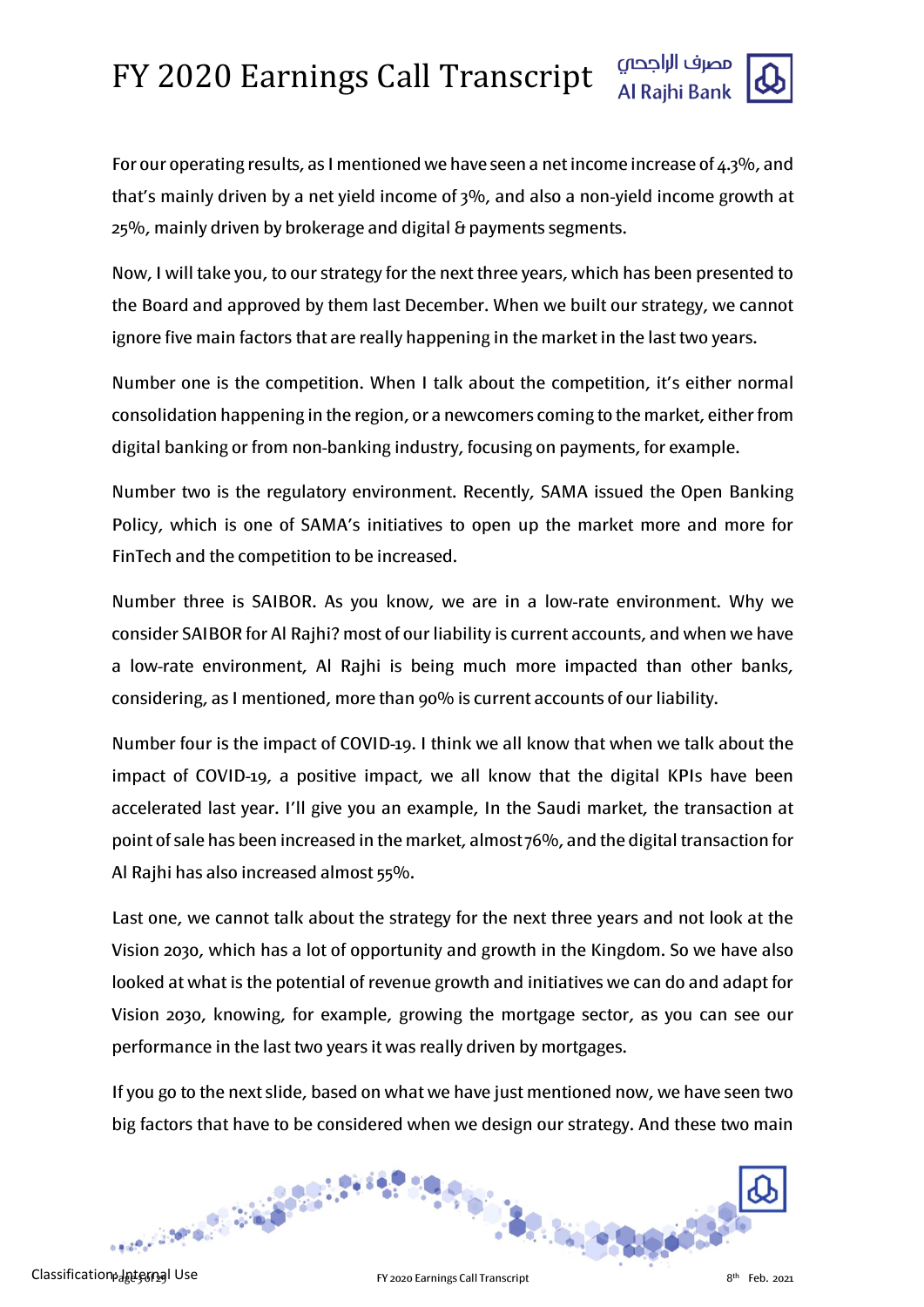

factors are, we've built our actions either as an opportunity or to defend our position.

Number one is that digital disruption, which I mentioned is coming from either banks entering the market or FinTech payment solutions or a micro-finance and non-salary transfer. I'm sure you know most of our personal finances rely on salary transfer from the government, so the action we have taken here is what we call "Protect Our Core". We are a retail bank, so we have to look at expanding in a new retail segment and develop our digital and payments solution, and we will rely more now on our new financing company, which has been launched in the second half of last year.

The second factor is KSA economic change. I'm sure you have heard in the last government budget that PIF will participate more and more in the CAPEX investment in Saudi economy, in terms of either mega-projects, or issuing Sukuk or accelerating the privatisation for the government entities.

That requires us to " participate, in a new growth avenues ", for these initiatives, for Vision 2030, by building our corporate segment, and grow our corporate book. We believe we have the balance sheet to expand our corporate and grow in this segment. Also, we believe that there is an opportunity to participate more in our treasury portfolio.

I will now move to the next slide. Therefore, our road map to become the Bank of The Future has four key objectives that identify our planned priority for 2021 until 2023.

Number one, we will build on the core. We will expand and reach across all the segments for our core business. Number two is we will outperform the market, in terms of customer experience and profitable market share. Number three, we will transform our technology. We will invest more and more in our IT and digital infrastructure. Number four, we will fulfil more customer needs by providing innovative banking solutions and offerings.

I will provide you with further updates on our strategy and deliverables on a regular basis, when we have our earnings call each quarter.

Now, I will hand over to Abdulrahman, our CFO, to give you an update on our financial performance for 2020.

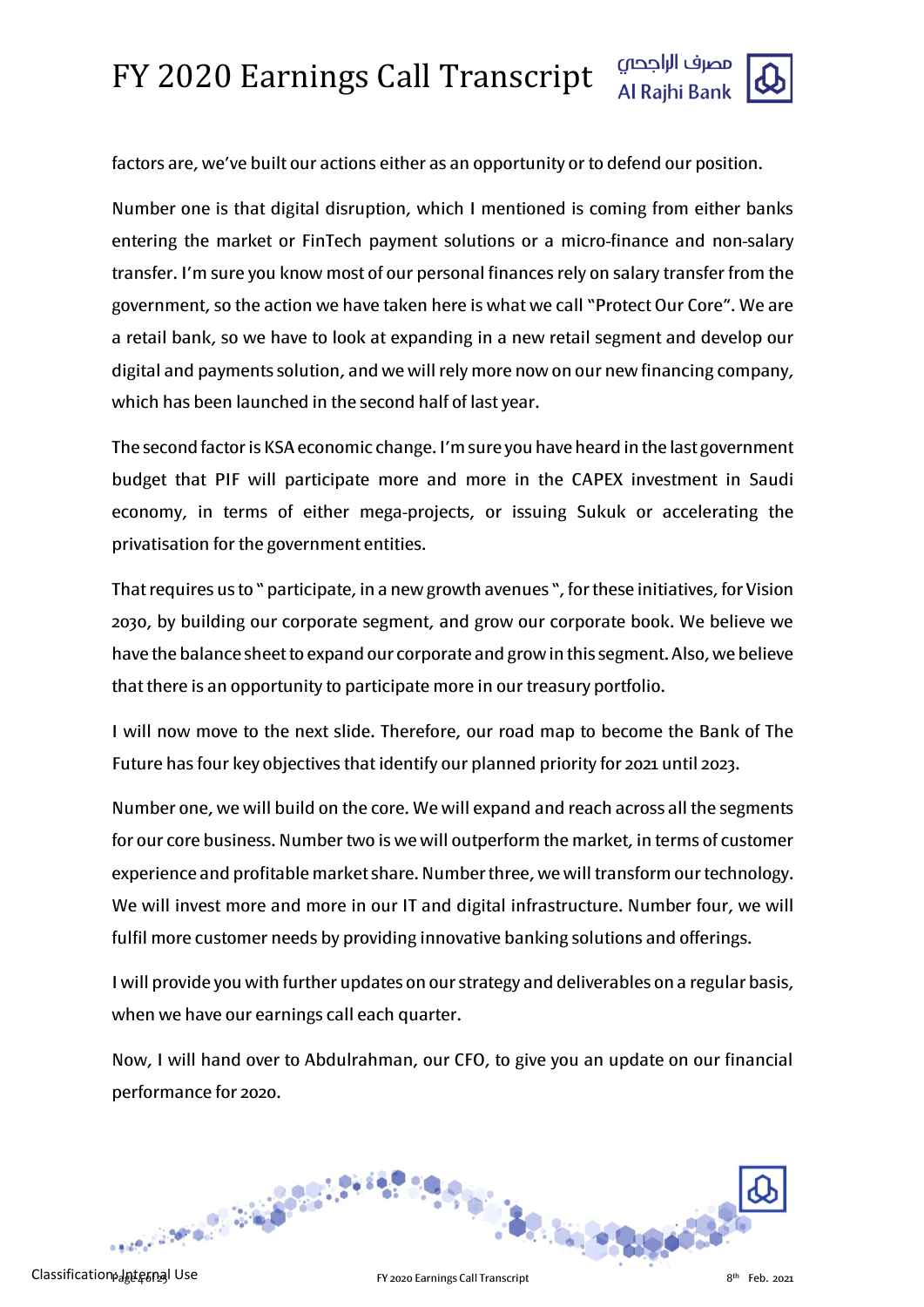

## **Abdulrahman Al-Fadda:**

Thank you, Waleed. Many thanks to everyone for joining our full year earnings call. I wish you all the best in 2021. As usual, I will go over the financial performance slides very quickly, so at least we'll have further time for the Q&A sessions.

So if we start at the macro level, we've seen the IMF has revised down the Saudi GDP forecast for 2021, to be 2.6%, although that our internal expectation that it will be north of 3%. In addition, IMF has upgraded the 2022 GDP forecast to be 4%. That's taking into consideration the average oil price, which is part of the EIA latest forecast, around 55.70. I see today oil prices are trending at around \$60 per barrel.

In terms of the overall foreign reserve for SAMA, it stands at around 1.7 trillion Saudi riyals, and again this is without the PIF assets, and think you've seen the press conference, from the Crown Prince couple of weeks ago, that they have close to around 1.5 trillion Saudi riyals in 2020.

We've seen also the Minister of Finance, when they announced their budget forecast for 2021, expenses have been hovering at almost 1 trillion riyals, close to 78 billion lower than the same period in 2020, which will bring the total budget deficit to be around 140 billion riyals, down from the forecasted 300 billion in 2020. Inflation has picked up in 2020, due to the hike in the VAT on 1st July, and we're expecting that to be normalised back in 2021.

Moving on, in terms of the banking sector, we have seen the loan portfolio has grown close to around 212 billion Saudi riyals, around 14.2% year-on-year growth. Deposits in the banking system have grown 147 billion Saudi riyals, which closed to around 8.2% compared to the same period last year, which will bring the official LDR to be 75%.

On the mortgage side, which has been the bright spot of opportunity for the banking system over the last couple of years, we've seen, in the month of December, record origination by banks, which came at around 15.4 Billion Saudi riyals. Q4 origination came at around 43 billion riyals by banks, which was 61% year-on-year growth, 27% growth on a sequential basis, which will drive the full year 2020 mortgage origination to be around 136 billion Saudi riyals, around 84% growth, year on year.

 $-30.56999000$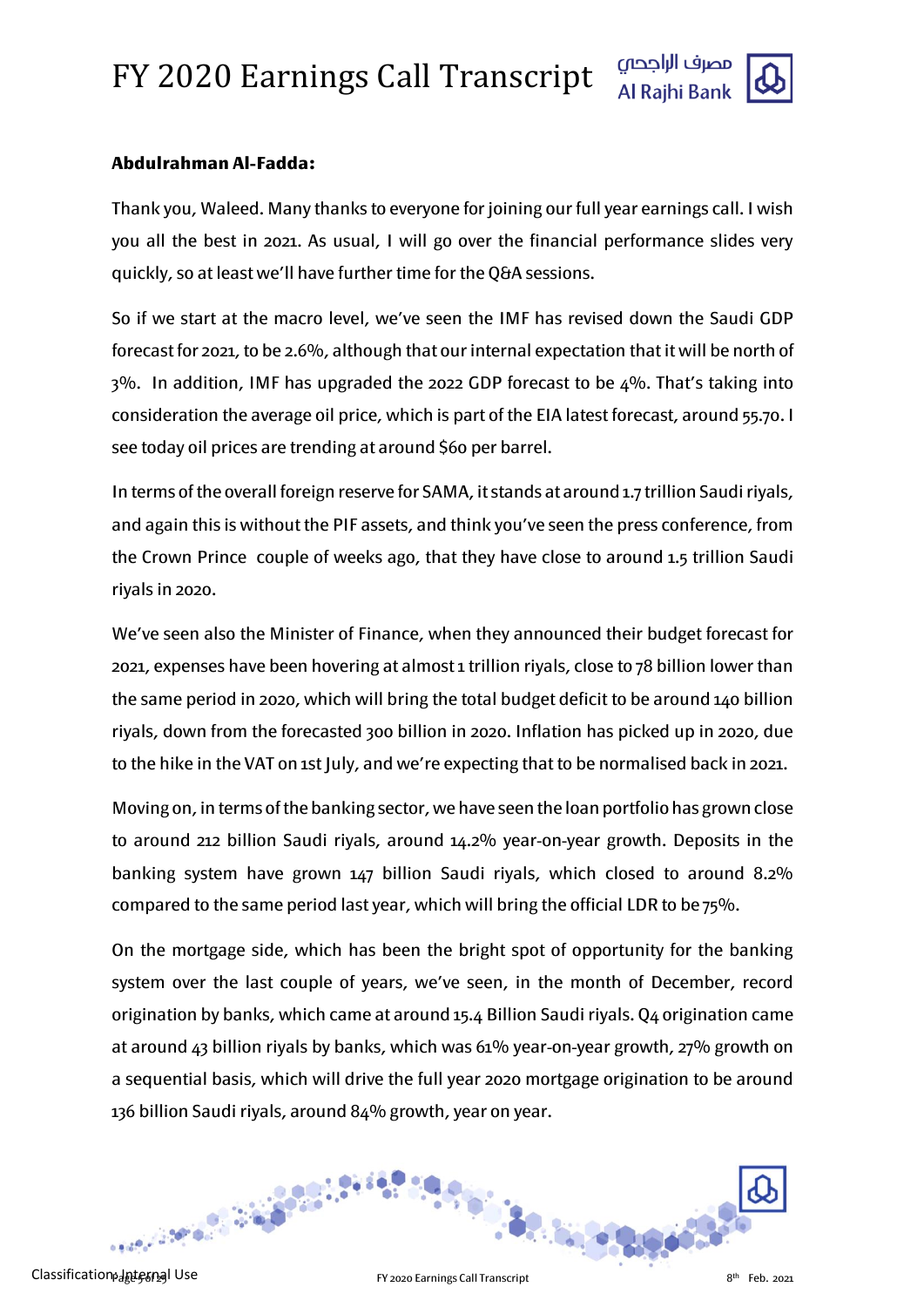

In terms of the consumer spending, we've seen the overall consumer spending, which is measured by combined point-of-sale transactions as well as ATM withdrawal, went lower by 4.1%. However, we've seen a positive migration to more of a cashless payment method. ATM withdrawal went down by 16%, while the point of sale, actual spend, came higher by 24%.

Moving on, this is the slide, just to retreat the government initiatives back in 2020, in terms of the stimulus package. I will not go over again the full details. It's close to 350 billion riyals, 13% of GDP. However, I would like to highlight that recently SAMA has extended further the SME payment deferrals from mid-December to 31st March 2021.

Moving on into the financial results, we'll start with the balance sheet. In Q4, compared to Q3, we've seen the growth on the total assets by 9%, mainly driven by the growth in the financing close to 9%, investment around 6%, and an increase in the short-term placement with SAMA by 26%. That will provide a total asset growth for full 2020 to be around 22% growth on the asset side.

On the liability, Q4, we've seen a sequential growth in our total liabilities by close to 11%. If you look at the bottom-right chart, the total financing book has grown 66 billion Saudi riyals year to date, 26.4% growth on the asset side, mainly driven by the retail growth. Retail portfolio represents 79% of the overall financing portfolio.

On the total customer deposits, 70 billion riyals year-to-date growth, mainly coming from the current accounts, which the total overall customer deposits growing by 22.5% year to date.

Zooming into the asset drivers further, as I mentioned, 66 billion riyals growth on the financing, close to 13.4 billion on the investment side, and 8 billion is on the cash and balances with SAMA, which, as I mentioned, we have a growth, year to date, around 22%.

Zooming in further on the financing, if you can see the bottom-right bar chart, out of the 66 billion growth in the total financing portfolio, 64 billion is coming from retail financing, mainly coming from mortgages.

Mortgages, we have grown our book close to 49.5 billion year on year, around 90% growth,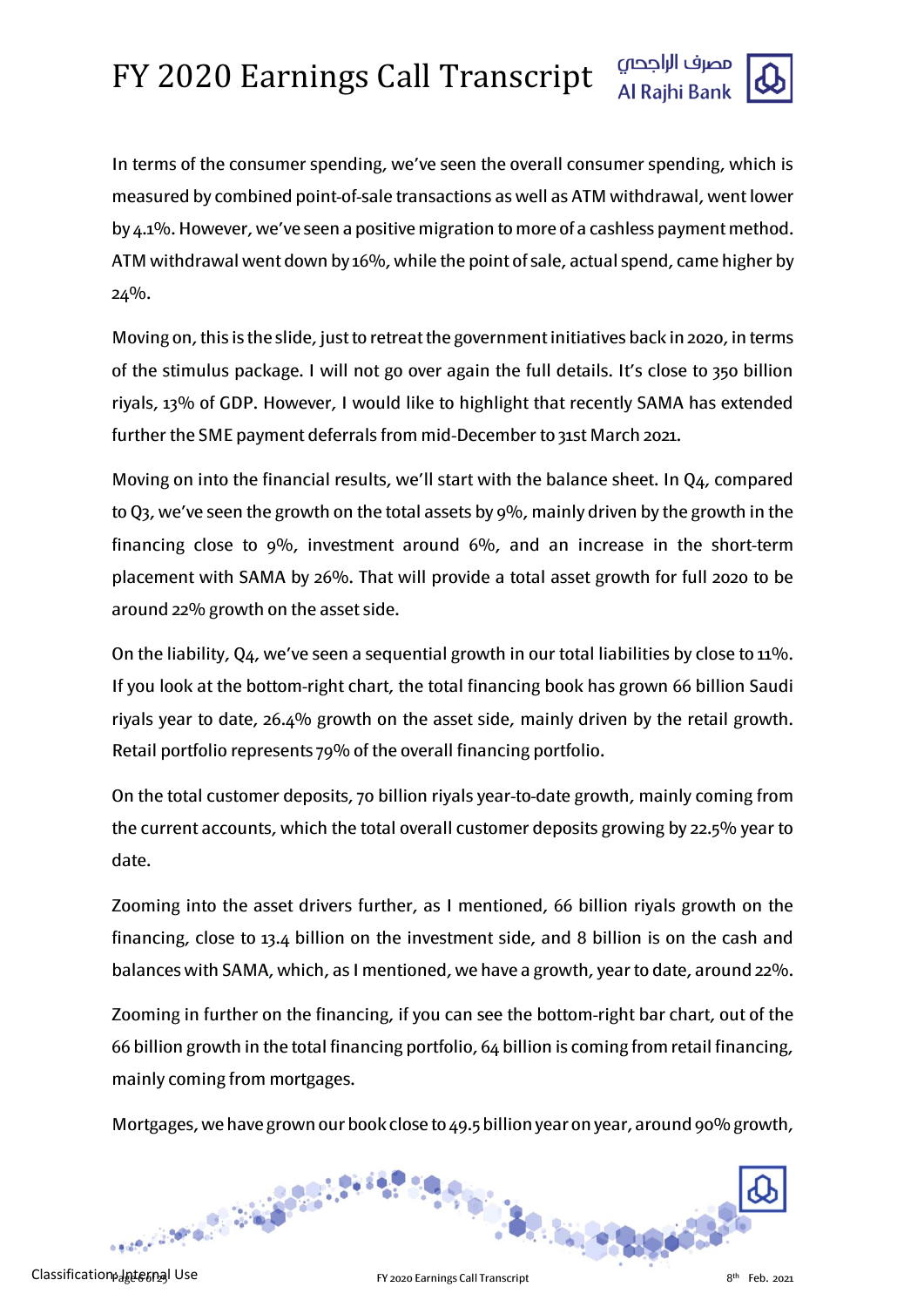

16 billion riyals on a sequential basis, around 18% growth. Mortgages outstanding is 104.5 billion Saudi rivals as of the end of the year, which represents 41% of the retail portfolio, close to 32% of the overall financing portfolio.

On the left-hand side, you can see the driver of the 70 billion riyals growth on the customer deposits, around 43.3 billion Saudi riyals coming from the current accounts, which has recorded close to 15% year-on-year growth.

Moving on to the net income side, overall full year 2020, our NII has gone higher by 3%, mainly due to the growth in the financing portfolio. The non-yield income has grown 25% year on year, mainly driven, as Waleed mentioned, by payments & digital, and also thanks to our sister company, Al Rajhi Capital, where they have good growth in fee income in 2020, which will bring our total operating income to be 6.3% higher compared to the full year in 2019.

Operating expense, we have close to a 5.6% increase. Our total pre-provision profit has recorded close to 6.7% higher than 2019. Provision, as Waleed mentioned, we have taken an adequate provision in 2020, given the current environment. Our provision was raised by 22%, so that will lead to our overall net income for the full year to be 4.3% growth compared to 2019.

On a quarterly basis, we've seen Q4, compared to the same quarter last year, a net income growth of close to 34.7%, and around 17.4% on a sequential basis. On the left-hand side of the chart, you can see the drivers of our net income growth. Close to 500 million is coming from the yield income, 752 million due to the improvement in our overall fee income, a 356 higher operating expense compared to 2019, and almost 400 million riyals higher provision compared to the same period last year.

Zooming in to the operating income drivers, as I mentioned the fee income growth that we have seen in 2020, mainly driven by payments and digital fees, which we mentioned earlier, about the point-of-sale transactions which have paid very positively for us in 2020, and which was in line with our strategy.

In addition, the fee income from Al Rajhi Capital has recorded good growth in 2020, We've



Classification ideternal Use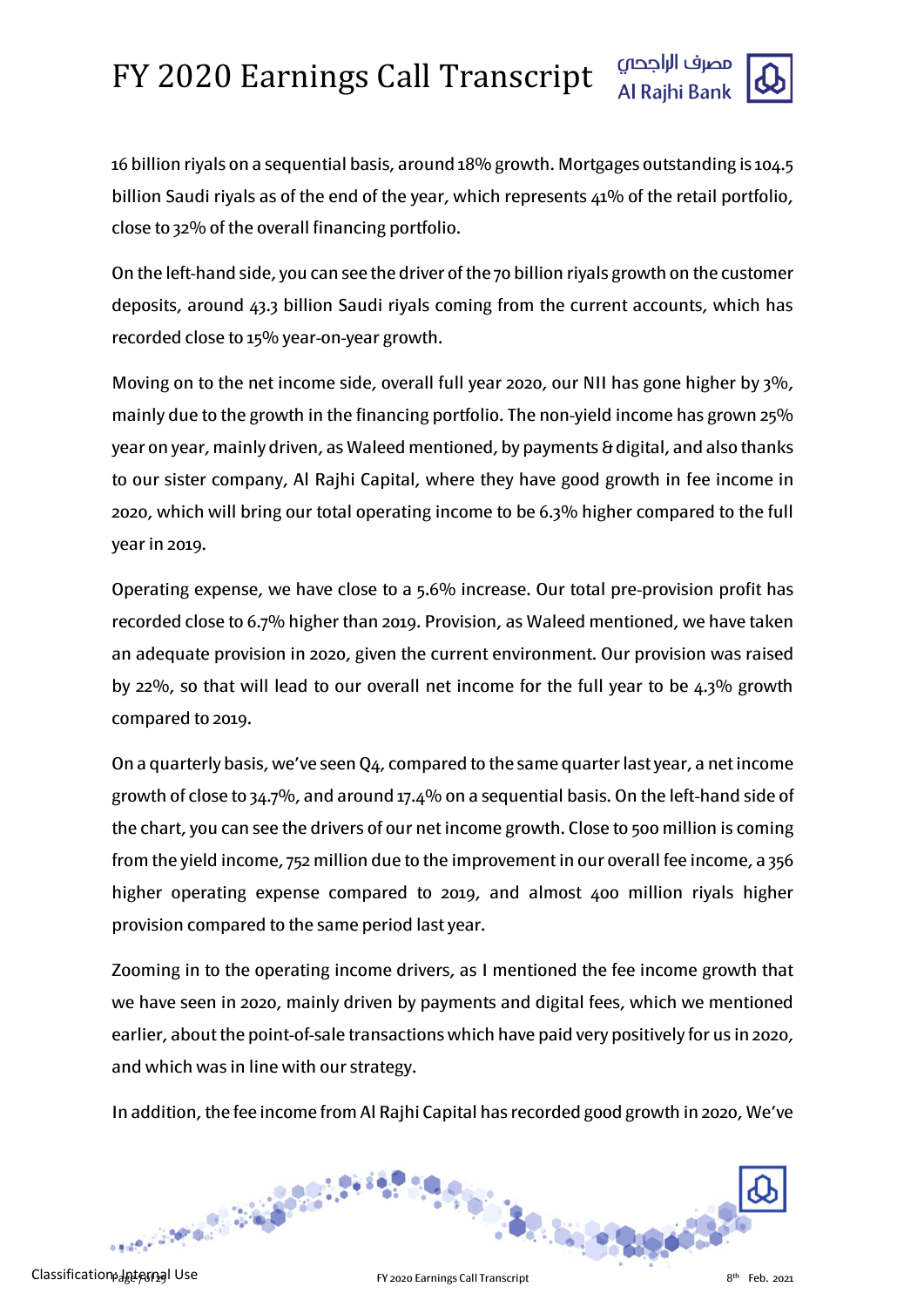

seen the average daily volume in 2020 went higher by 16.5% compared to 2019. And also, our sister company managed to grow market share. In 2020, their market share was close to around 19.1%.

And our NIM for the full year is around  $4.71\%$  in 2020, versus 5.22% in 2019, a contraction of close to 51 basis points. The main drivers are the following, close to 16 basis points due to the modification loss that we have taken, and also to the fee waiver impact in 2020. You know that SAIBOR contracted in 2020 versus 2019, by close to 144 basis points, which led to an impact on our NIM by 47 basis points, and finally, around 12 basis points improvement due to the management action and the change in mix.

On the expense side, our cost income ratio has contracted by close to 24 basis points lower in 2020. That's driven by close to 70 basis point positive jaws between operating income and operating expenses in 2020. Our operating expenses overall have increased by 5.6%. The main driver is the staff costs, as well as the spend on IT and digital, to further improve our resilience and to position ourselves very well heading to the Bank of the Future, where we've mentioned we will transform our technology basis.

On the asset quality, our cost of risk, 75 basis points, our net provision is close to 2.2 billion, 22% higher than the same period last year. Our NPL stands at 76 basis points, retail at around 30 basis points, and also we've seen improvement on the corporate side, around 2.5%. In addition, our NPL coverage is more than 305%.

Moving on into the stage coverage, stage one represents close to 96% of the overall financing portfolio. Also, if you look at the stage coverage as well, if you compare it against Q3, we have seen almost, on stage one, 96 in Q3 versus 95 basis points, stage two from 25% to 26.4%, and finally stage three from 84.9% to 82.8%. And I think the current position we have, it's positioned us very well entering into 2021, given the core portfolio is low risk and we have best-in-class NPL and stage coverage.

Loan to deposit ratio, healthy, 79%, LCR, 155%, LSFR 123%. All those ratios ahead of regulatory requirements. In terms of RWA, we have seen it increase by close to 18.6% and the total increase in RWA mainly driven by credit RWA increase of 19.7%.

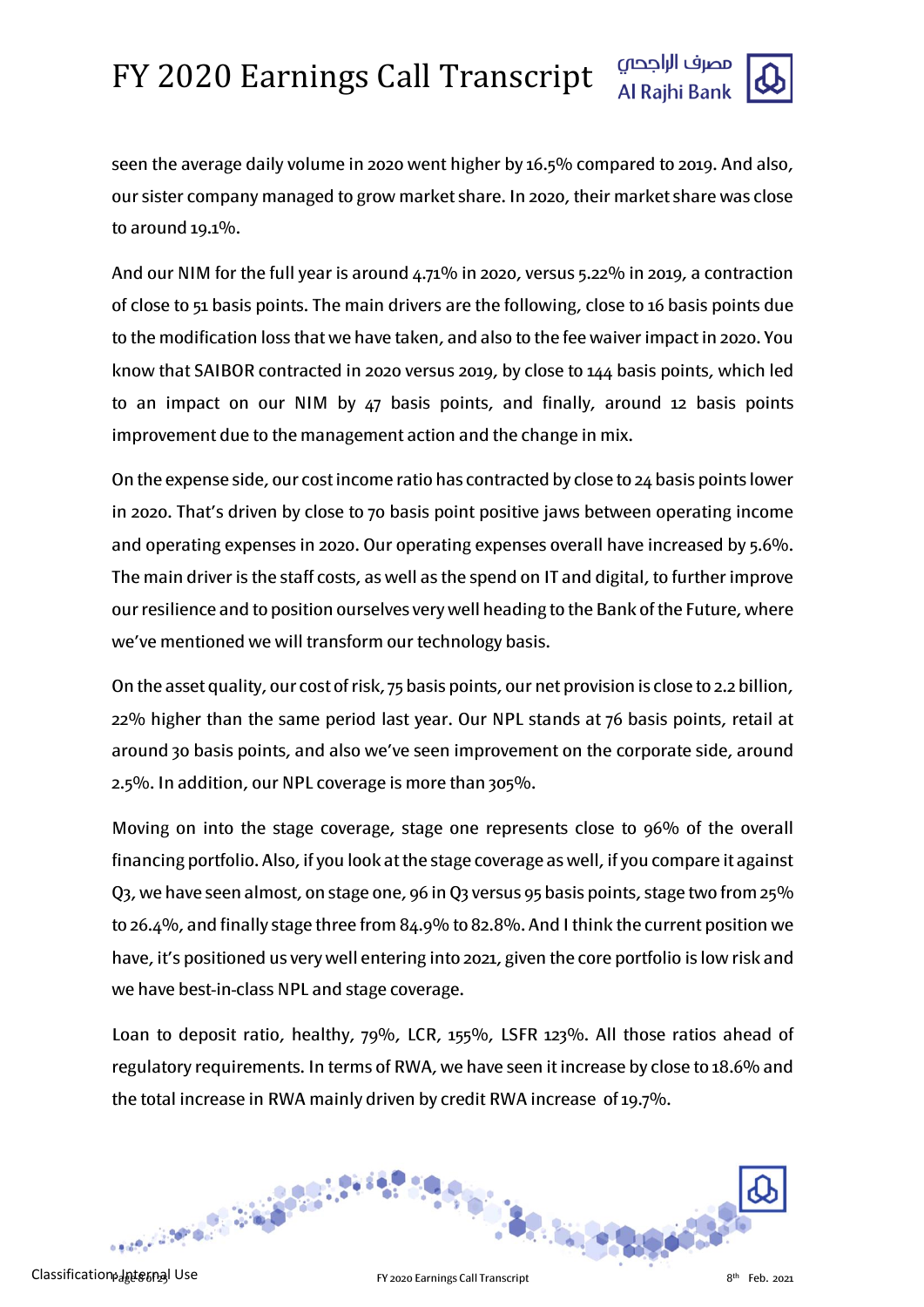

Our shareholder equity stands at 58.1 billion Saudi riyals as of the end of 2020. We've seen the total capital has increased by  $14\%$ . Capital ratio, our tier one,  $18\%$ , and our total capital at 19.1%, and if you further zoom into our tier one capital, we started the year at 18.8% and you can see that we have managed to deliver close to 35 basis points of internal capital generation.

On the earnings per share, on a quarterly basis, keep improving sequentially. Q4 is around 1.25, which will bring the full year earnings per share to be 4.24 versus 4.06 in 2019. Also, we have seen a good improvement at the ROE and ROA level in 2020.

If you recall, Waleed mentioned about the challenges that we have faced in 2020, and this is the slide that we have shared with all of you guys in Q1, to address the challenging environment. In terms of the delivery side, our financing portfolio growth was 26%, mainly driven by 34% growth in the retail book. On the asset quality, cost of risk, 75 basis points, healthy NPL and NPL coverage. And on the liquidity side, we're maintaining a very adequate liquidity as we speak. And finally, the profitability, we've delivered  $4.3\%$  net income growth.

Finally, the slide that everybody wanted to have further insight, and I think if you look at 2020 delivery, we've delivered in all the six of the guidance that we provided, all of them were in line with the guidance that we provided earlier in the year, with the exception of the financing portfolio guidance, given that we have a strong growth in Q4.

In terms of 2021 guidance, we are forecasting mid-teens growth in 2021. The assumption is we'll continue to grow our mortgage book, and also take into consideration the avenue of growth opportunity Waleed mentioned at the beginning.

In terms of the NIM, we are expected around 30 to 20 bps contraction in 2021, mainly driven by the rate environment and also the ample liquidity that we have in the system. Cost to income ratio, we are forecasting below 31% for 2021. Cost of risk, 60 to 70 basis points. And if you recall, that is within our historical average pre-COVID-19. Finally, our tier one, between 17% to 18%, and ROE between 20% to 21%. So this is our guidance for 2021. Operator, back to you.

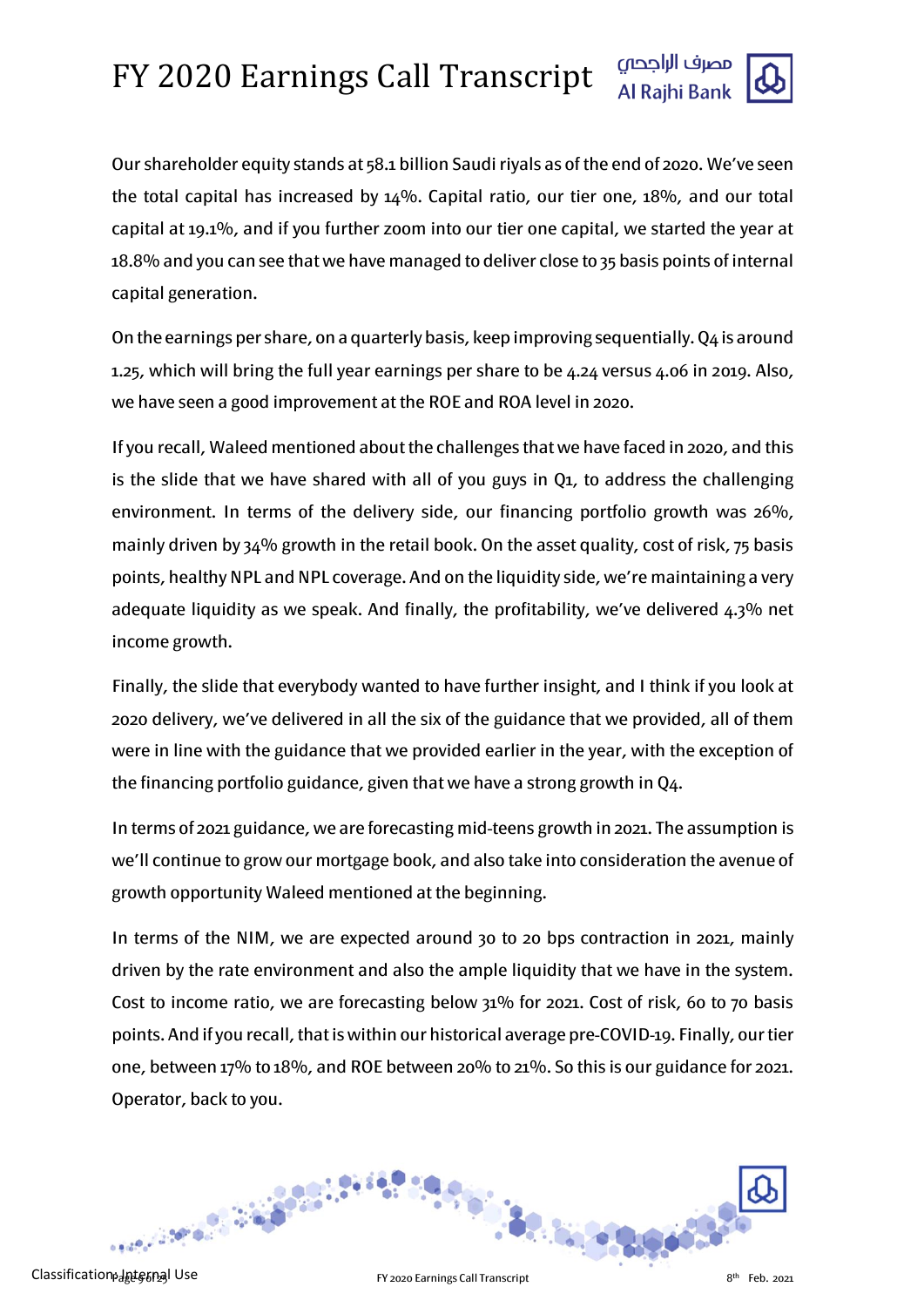

#### **Operator**:

Thank you. If you would like to ask a question, please press star one on your telephone keypad, or if you are listening to the call via your web browser, please click on the flag button to ask a question. The first question today comes from Naresh Bilandani from J.P. Morgan. Please, go ahead.

## **Naresh Bilandani:**

Thank you. Hi, it's Naresh Bilandani from J.P. Morgan. Congrats on the great set of results. Just two questions from my side, please. First, I'm looking at the cost-income ratio guidance that you have provided of less than 31%, and that looks quite punchy. Waleed mentioned, earlier in the presentation, that tech transformation is your future priority, so in this regard I'm just keen to understand if the low cost-income ratio is likely to be a feature of this year, 2021, only, or do you think this ratio is likely to be sustained over the medium term? That's the first question.

My second one is on the growth in the financing book. You had mentioned in the third quarter call that you expected mortgage growth to be about 30% CAGR into the medium term. I'm just keen to understand if that expectation still stays, or has it changed in any form? And I would also appreciate it if you could make us aware of any regulatory change that has occurred recently, with regards to this product, or if this is still business as usual. Thank you.

#### **Abdulrahman Al-Fadda:**

Thank you, Naresh, for the question. On the cost-income ratio guidance, although we mentioned that we will continue to invest in improving our IT and digital infrastructure; however, we're going to invest and spend smartly. I think this is one of the key features for our strategy, which we've highlighted as outperforming the market. So we have taken

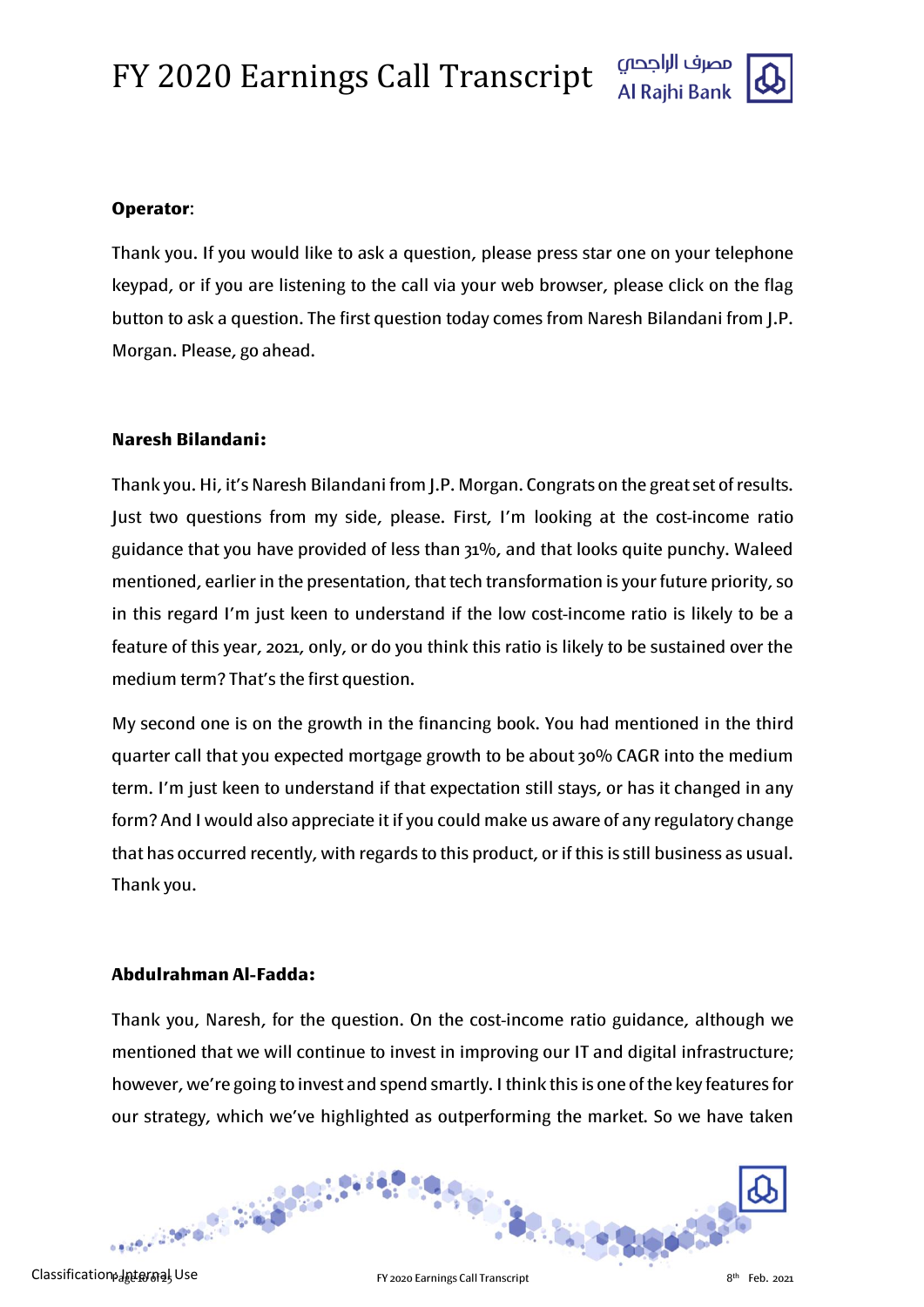

also, in the second half in 2020, more than 50-plus initiatives to be able to optimise our costs, and we believe that the cost to income guidance that we have provided, and based on what we have seen so far, and in line with our strategy to outperform the market, we're projecting this to be a sustainable cost to income in the medium term.

On the second questionon the mortgage, honestly, no, we have not seen any changes from the regulator so far, whether be it is the REDF or Ministry of Housing, so it's a good business that we've been underwriting in Q4 accordingly.

#### **Waleed Al-Mogbel:**

One thing I would like to add to the second point is we have to know that this is one of the 2030 initiatives, and it has its own KPIs, with a certain percentage every year for ownership for the citizens. So still out of January now, the beginning of the year, we haven't seen any slow in terms of the mortgage numbers.

#### **Abdulrahman Al-Fadda:**

Nevertheless, Naresh, to specifically answer your question about the mortgage growth opportunity, I think we still have our internal forecast for the mortgage growth to be a minimum of 30% for the market on a CAGR basis for the next three years. So that's our forecast. If things change, that's a different discussion.

#### **Naresh Bilandani**

Thank you very much, Waleed and Abdulrahman. Thank you very much.

## **Operator:**

Our next question comes from Waleed Mohsin of Goldman Sachs. Please, go ahead.



th Classification: Internal Use Feb. 2021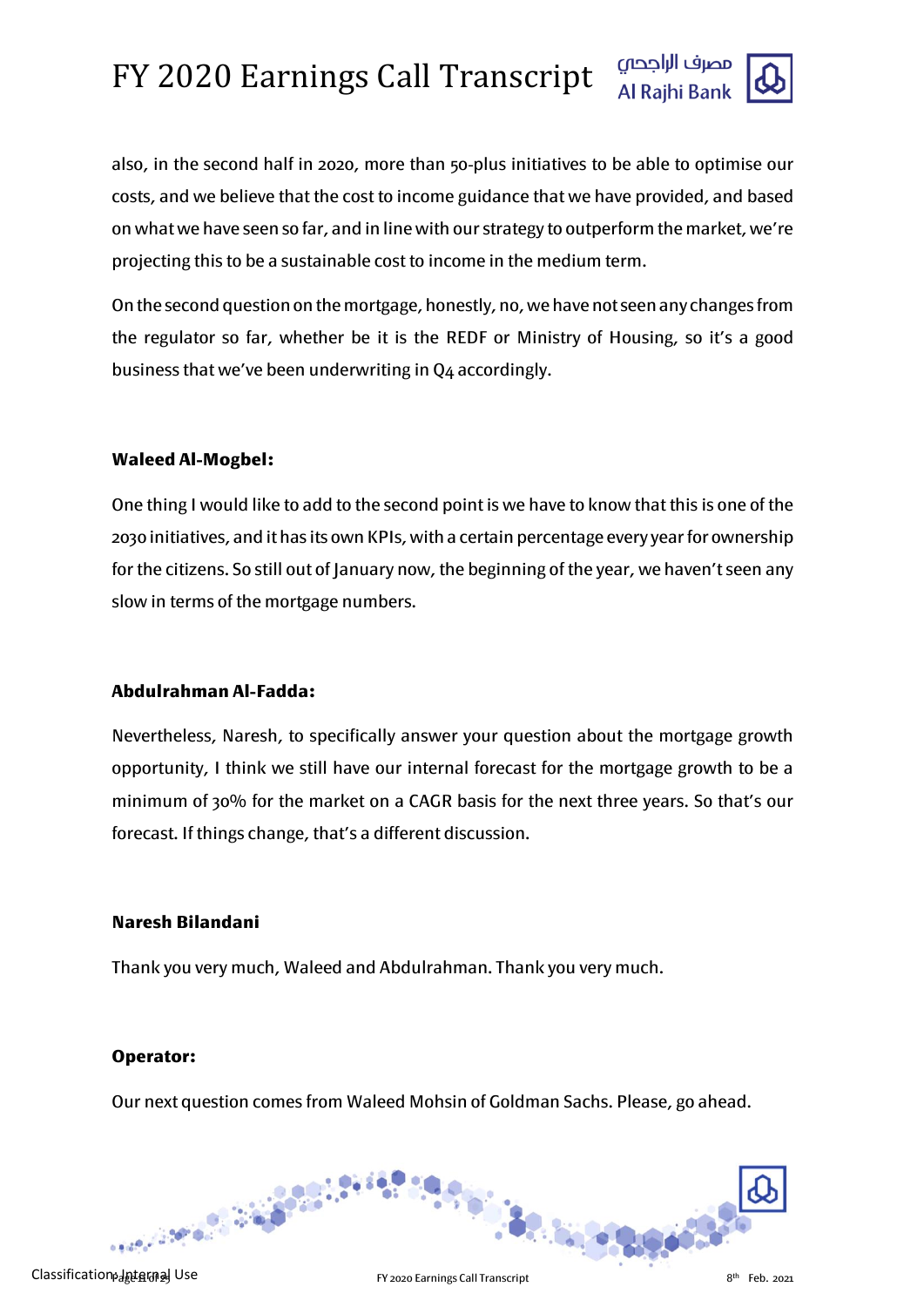

## **Waleed Mohsin:**

Thank you very much for the presentation. I have a few questions. I'll start with your market share. This quarter was special for us in quite a number of ways. If I look at your new origination, typically in any quarter it's between 20% to 25% of loans, and it's 25% to 30% of new deposits. In this quarter, we saw your market share of new originations go up to 50% on the lending side, and roughly 60% on the deposit side.

I just want to get a sense of what did you do differently, or what changed in the competition side, for your market share to increase so materially in the fourth quarter. That's my first question.

The second question is on your maturity mismatch. I know you've answered this previously but given the substantial growth we've seen in mortgages this year, 80% at a sector level, and with mortgages now constituting 30% of your overall loan book, or 40% of your retail book, almost 30% of your loan book is now 20-year tenure, and it's funded mostly by deposits which are less than one year.

Do you look at the mismatch coverage in the context of the shareholder equity, and that gives you comfort that this mismatch doesn't exist, although it does on the lending and deposit side? So any comments on that would be very helpful. And also, the role of the Saudi Refinance Company, and if they're starting to look at it and would provide more funding to the banking system. So that's my second question.

And the third question I have is on dividends. Given that most of the growth this year has come from low RWA density loans, and, as a result, when we look at your RWA the growth was low, why no dividends, especially given that the capital across the banking system is quite solid?

And my final question, which is a fourth one, is on your digital strategy. Your digital strategy on the retail side has been very successful, and you keep getting market share on retail customers. Could you please talk about your digital strategy on the corporate and the treasury side, and how that will help you win market share going forward? Thank you.

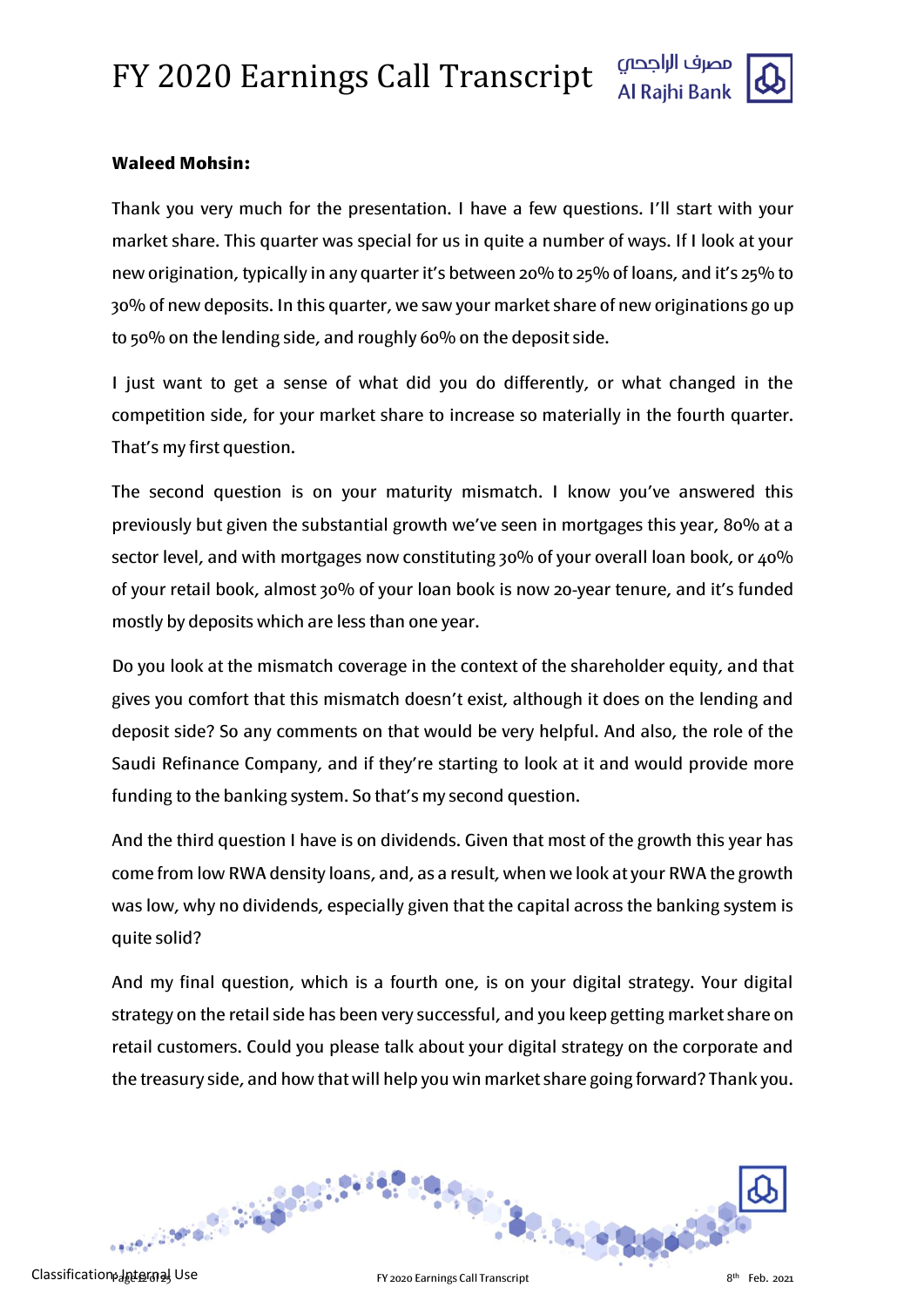



## **Waleed Al-Mogbel:**

Thank you, Waleed, for your four questions, if I'm counting right. I will ask Majed, head of retail, to answer your first question, then Abdulrahman will cover ALM and I will cover the last two questions.

## **Majed Al-Rajhi:**

Hi, good afternoon, everyone. This is Majed Al-Rajhi, head of retail. In terms of the last quarter, quarter four, business has gone back to normal after COVID-19, so things start to move in terms of business, and we have built several initiatives within our business to recover whatever we have missed, in quarter two, especially. And we have moved and pushed aggressively, in terms of digital offering and to attract customer as well. That's why we have seen the uplift on the last quarter for our results.

## **Abdulrahman Al-Fadda:**

Waleed, on the second question, on the asset liability duration mismatch, first of all, and I think this is something that is not unique for Al Rajhi, I think it's a comment for all the Saudi banks, nevertheless we're monitoring the exposure on a regular basis. From our perspective, we have an internal risk appetite as well as external risk appetite that we are monitoring regularly .

One of the risk appetites that we monitor on a regular basis, which is related to the asset liability mismatch duration, this is part of the Basel Pillar III disclosure. As per the Basel requirement, we are supposed to disclose our pillar III disclosure on a semi-annual basis.

And in line with the Basel BCBS 368, we are doing the different stress scenario on our assets and liabilities through multiple shocks into the balance sheet, through a maximum change on the equity. So we call it delta EVE. As per the Basel requirement, your maximum delta EVE as a percentage of tier one capital should not exceed 15%.

In June, we were close to 3.3%. In December, we were close to around 6%, and we will be

32.500000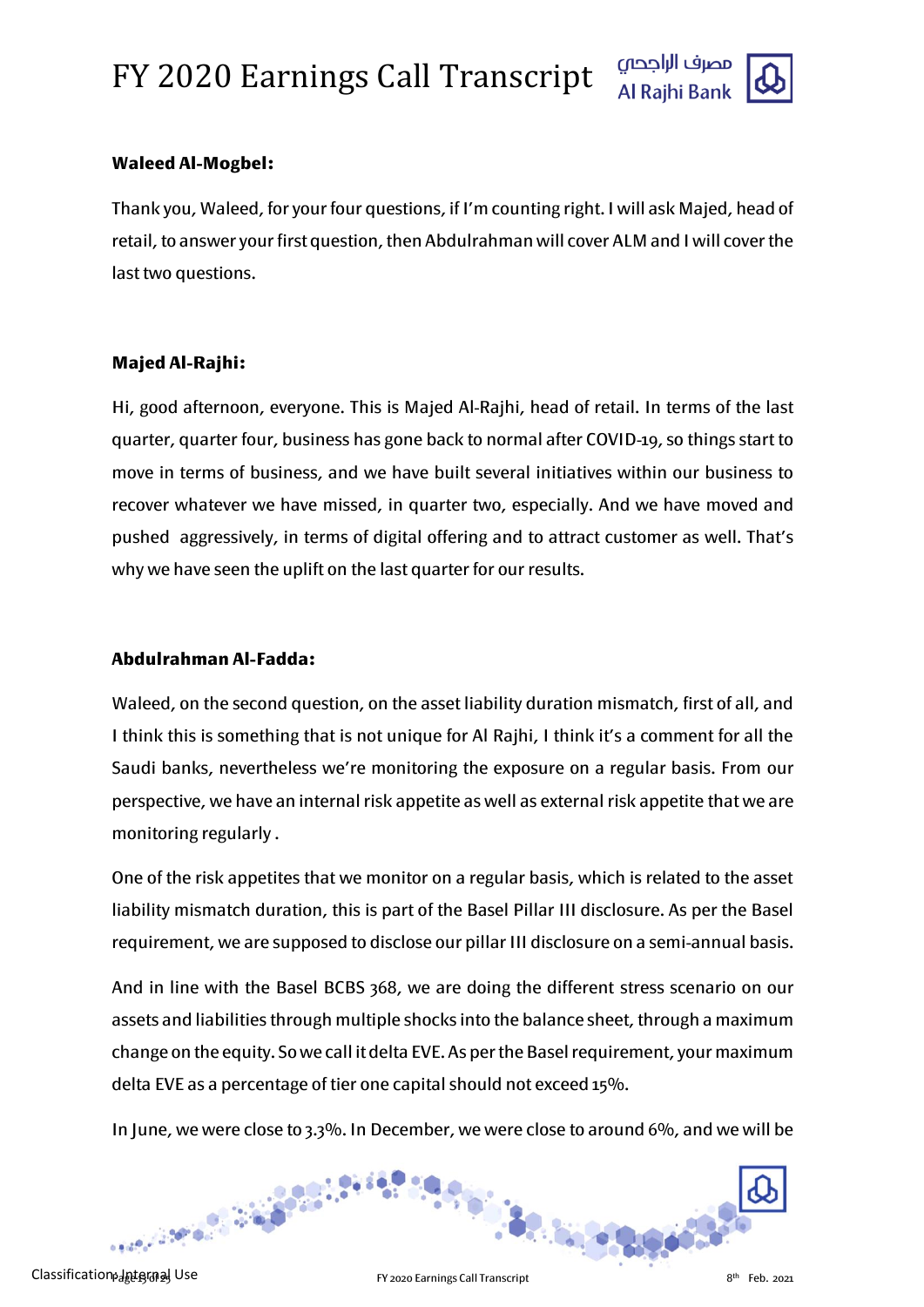

able to disclose that in our Pillar III disclosure very soon. Nevertheless, through various discussions in the internal committees within the bank, whether it be in the ALCO, risk Committee, board risk management committees as well, we are assessing different scenarios.

And in case that it's required, we have multiple options, whether you mentioned about securitisation, there is also another option is tapping the debt capital market to be able to improve the capital adequacy and improve further the funding requirement for the organisation. Waleed?

## **Waleed Al-Mogbel:**

Yes. Waleed, in terms of the dividend, we just now completed our financial statement for 2020, and now we are able to propose and recommend to the Board the right dividend. We will have a board meeting at the end of this month, and then we will see what is the feedback. Once we have clearance, we will announce that, after taking the required approval.

For the last one, in terms of the corporate, basically what we see is Al Rajhi should position itself in terms of the corporate market, we are not taking the right market share for this huge, more than 1 trillion credit for corporates loans. What we have done is first we brought on a new team, almost 15 to 20, a new team from GM to the N-2 and N-3, RMs and team leaders, from corporate banks.

The second thing, also we visited our policy, credit norms and risk. The third one also we invest and build our corporate IT infrastructure in terms of CRM. These three things will help us to go to the right and quality corporate names. I can assure you we're not going for a market share, we're going to good quality names with the right, also, price.

#### **Waleed Mohsin:**

Got it. Thank you so much, very helpful.

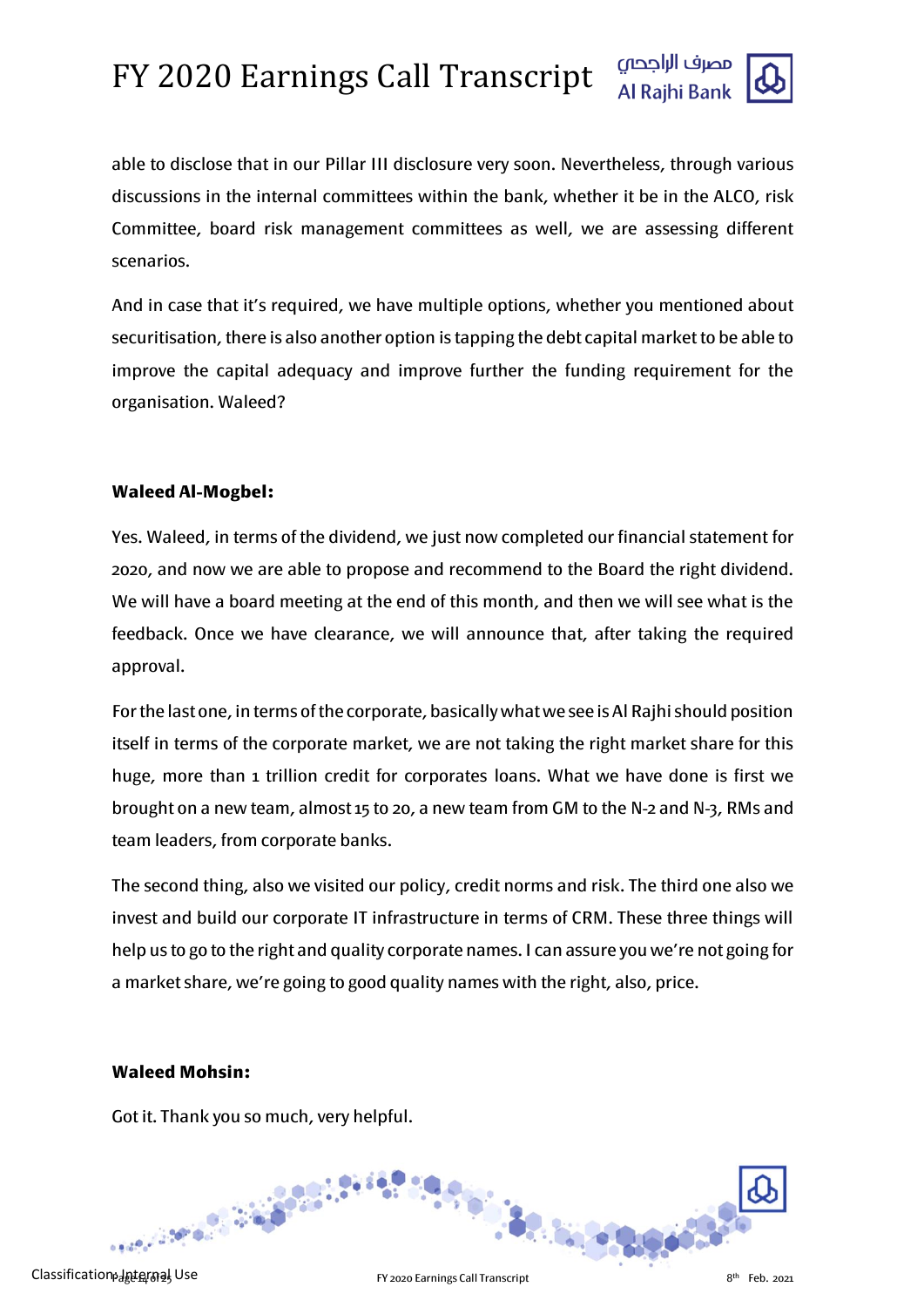

## **Operator:**

Our next question comes from Shabbir Malik from EFG Hermes. Please, go ahead.

## **Shabbir Malik:**

Salam Alaikum, thank you very much for this presentation. I have a couple of questions. STC has introduced something for remittances in Saudi Arabia. You have been the largest player in the remittance business, is that something that could potentially be a competitor for you? Maybe not now but maybe down the road?

Secondly, you talked about your digital strategy, can you please highlight some of the recent major investments you've done on digital? What have you focused on, and how would that benefit you in the medium to long term? Thank you.

## **Waleed Al-Mogbel:**

Let me start with what you mention of STC pay as a competitor. I can assure you, last year, we gained market share in terms of remittance. And that's because of the advanced digital infrastructure and solution in terms of remittance we provide to our customers.

Yes, it is a newcomer, they are coming to take some market share and take some of the business from banks in terms of remittance, but I think banks, and especially Al Rajhi, is now ahead of any digital solution coming for the remittance.

The second one, you talked about our strategy for digital. As I mentioned, we have built our digital strategy, if you remember, almost two years ago, when we started first focussing on our bank application, and how we make it digital-first for the customer to go through our application before he or she is thinking to visit the branch.

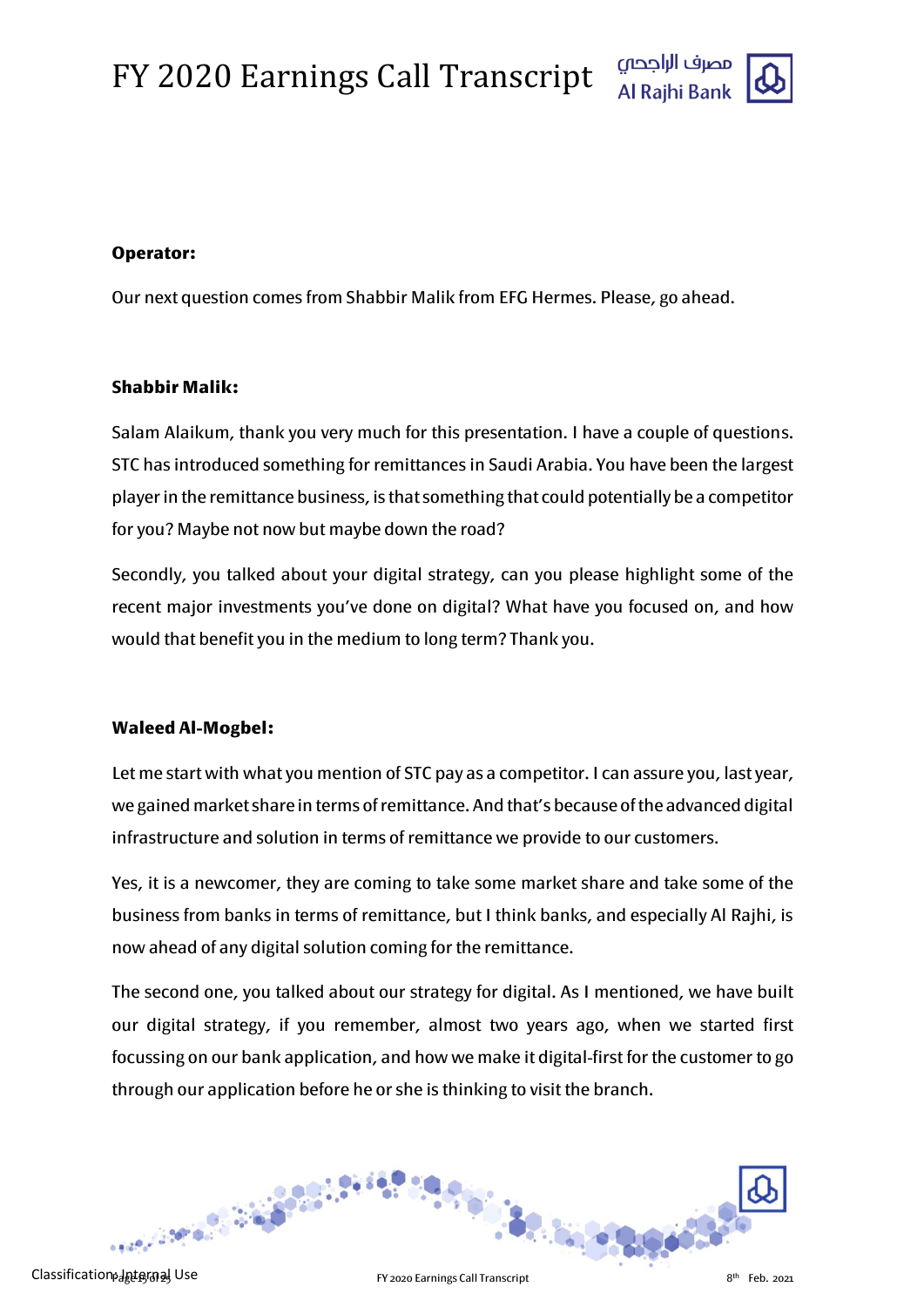

And we have a clear road map for that. Every month, there is a new either feature, service, or a product in our retail application, and we are benchmarking ourselves now with the international market in terms of the retail application.

Our strategy for digital doesn't stop at only the retail application. We are looking at 360 and ecosystem for all digital and payment solutions that the customer, either an individual, corporate, or SME, might need. Thank you.

#### **Shabbir Malik:**

Thank you. Can I ask one more question, please?

#### **Waleed Al-Mogbel:**

Yes, go ahead.

## **Shabbir Malik:**

My calculations suggest that the Saudi homeownership rate is probably approached or reached about 70%. Do you see that the government will eventually raise that threshold to a higher level, or do you think that there's still a lot of room for the market to grow and it hasn't still reached the 70% homeownership level?

## **Abdulrahman Al-Fadda:**

Shabbir, I think you're asking one of the toughest question, to calculate what is the current Saudi homeownership. And I think if you ask anybody, everybody will have their own way of calculating the current homeownership. For example, I know that some of you guys have published a few articles about homeownership, and I think it's difficult, and I think we're waiting for the result to come out from GSTAT and to be able to model it

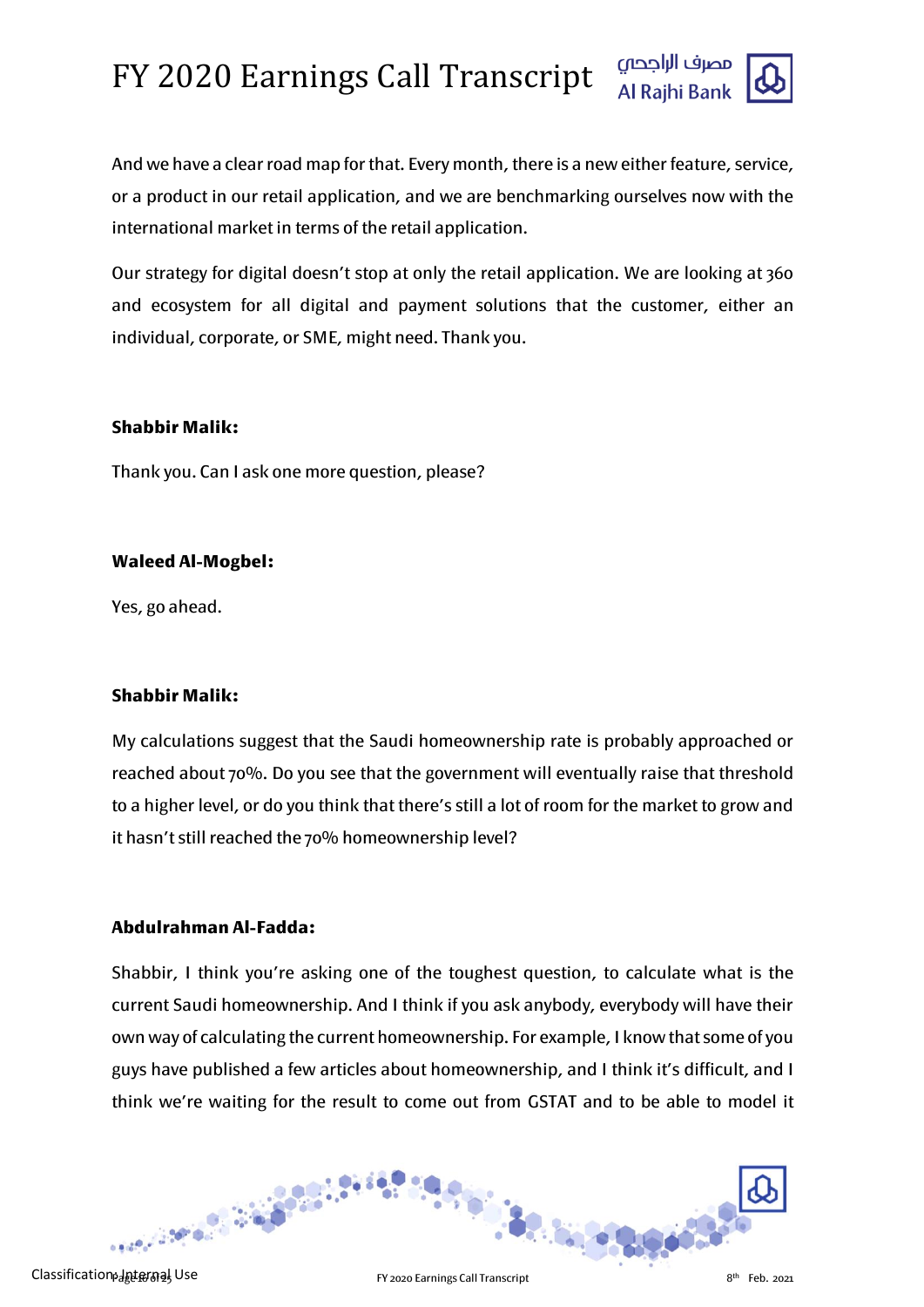

#### accordingly.

But nevertheless, what I would expect, my personal and humble views , is that although the government target of homeownership is 70% by 2030, I believe that they're going to be ahead of that, in terms of delivery before 2030. By when? I don't think I will be having the right answer, as we speak.

#### **Shabbir Malik:**

Thank you.

## **Operator:**

Our next question comes from Hootan Yazhari from Bank of America. Please, go ahead.

## **Hootan Yazhari:**

Hi there, gentlemen. Thank you so much for today's call. I wanted to discuss the outlook for the profit margin. You're guiding down from 30 to 20 basis points for next year. Can we talk about whether you're looking at any repricing downwards on the mortgage portfolio? Are you expecting to originate mortgages at lower prices, given it will be such a big driver of your growth next year? Or is this simply further repricing of your corporate book and some of the other segments in the retail side?

The next question I have is on the asset quality side. And again, you're looking at a reversion towards very low levels of cost of risk for 2021. Are you factoring in any recoveries in that, or is there scope to actually exceed that performance and actually come in below the 60 basis points, should you see some more favourable trends in recoveries? I'd love to get your thoughts on those two factors, thank you.

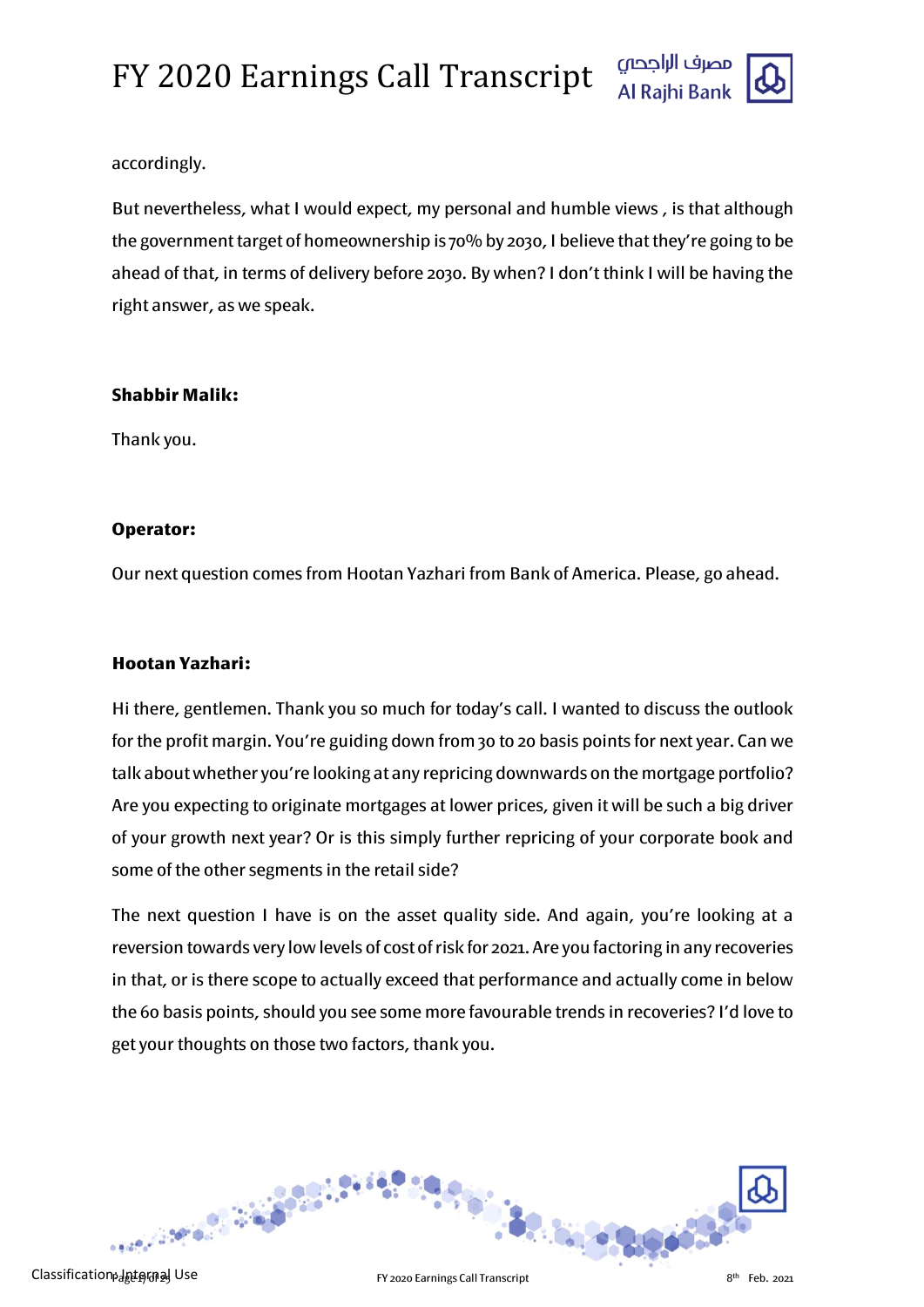

## **Abdulrahman Alfadda:**

Hootan, in terms of the NIM guidance, here are basically our thoughts and our assumptions on the 30 to 20 basis point contractions. Average SAIBOR for 2020 was 1.19. We believe that the average SAIBOR in 2021, for the three months, is going to be around 70 basis points. So that's why I think there is a 49 basis point contraction in the average SAIBOR, that's number one.

Secondly, we believe that given the current ample liquidity in the system, as well as the competition, as well as the low-rate environment, there will be further competition in retail products which we've taken into consideration. Mind you, the mortgage pricing, as we speak, is referencing to the SRC prices, so I'm talking about the overall retail product. So this is the NIM drivers of the guidance that we've provided, 30 to 20 basis points contraction.

As far as the cost of risk, I think we have seen previously, pre-COVID-19, our cost of risk in 2019 in the mid-60 range, and also in 2018. However, our assumption, we have taken multiple scenarios in our forecast for 2021, taken into consideration the current existing environment.

And by the way, Hootan, we have not taken into consideration if there is a second round of COVID-19 cases here in Saudi. However, please note that the retail portfolio is 79% of the overall net financing, the majority is government employees and salary assigned, also healthy stage coverage, we're positioned very well to enter 2021, despite whatever challenges might come in 2021.

#### **Hootan Yazhari:**

Understood, thank you very much.

#### **Operator:**

Our next question comes from Adnan Farooq from Jadwa Investments. Please, go ahead.

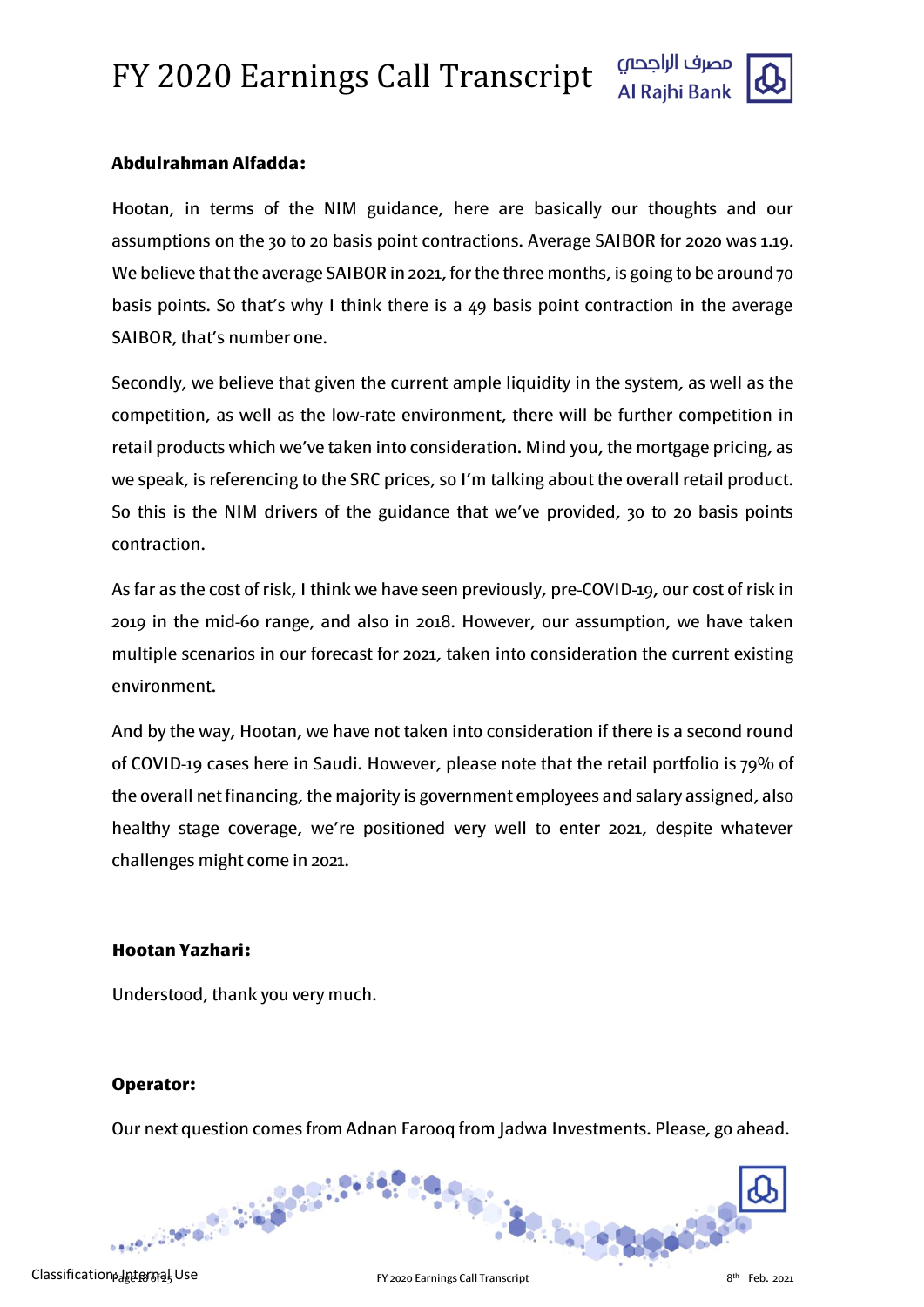

#### **Adnan Farooq:**

Thank you for the call and presentation. I had a question about if there was any one-offs in the interest income line during the fourth quarter. Given the strong margin trend during the quarter, was there any one-off recoveries or anything of that sort in the top line during the fourth quarter?

#### **Abdulrahman Al-Fadda:**

You mean on the fee income, Adnan?

#### **Adnan Farooq:**

In the fee income as well as the interest income line?

## **Abdulrahman Al-Fadda:**

The yield income is basically driven by the growth in the financing portfolio, however, Adnan, please take note that if you recall in 2020, back in March, there was fee waiver programme which has expired by the end of September. So in Q4, we have taken back all whatever the fees that we used to charge, whether be it on the processing fees for the loan or on the fee income into our payment and digital revenue streams.

#### **Adnan Farooq:**

Sure, thanks.

## **Operator**: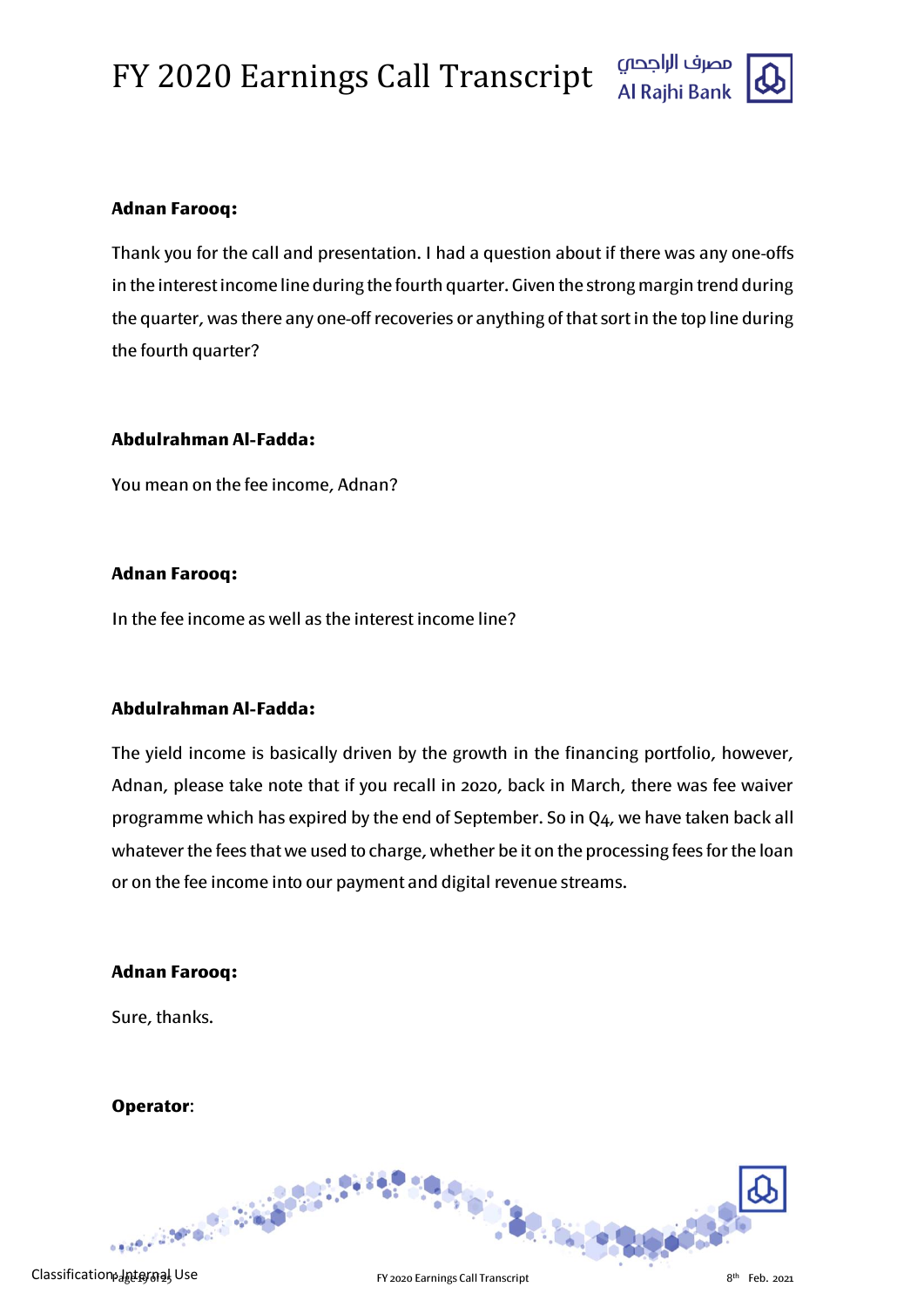



Our next question comes from Saul Rans at Morgan Stanley. Please, go ahead.

#### **Saul Rans:**

Thank you, my questions were all answered already, thank you very much.

#### **Operator:**

Our next question comes from the line of Ali Hussain M Zahir from SICO. Please, go ahead.

#### **Ali Hussain M Zahir:**

Hi, it's Malik from SICO Bahrain. I noticed that your time deposits have significantly increased during the quarter. It is quite unusual increase, generally your demand deposits tend to fund your growth. In a certain sense, I can expect, given the growth in mortgages, maybe the demand deposits didn't keep pace. So my question is this year was an unusually good year for demand deposits because of lockdown, overall system-wide, there was close to about a 30 billion accumulation in demand deposits, and that, in part, has contributed to this mortgage growth.

Going forward, I know you mentioned that you were expecting competition in deposits, but in terms of to maintain the loan growth, is it fair to assume that, increasingly, you'll be forced to depend on time deposits? And also, going forward, as the market, as the economy opens up and once people start spending the demand deposits which have accumulated this year, which start off, that will also sort of impact your margin and force you to start funding the growth with time deposits? Is this a fair assumption?

## **Abdulrahman Al-Fadda:**

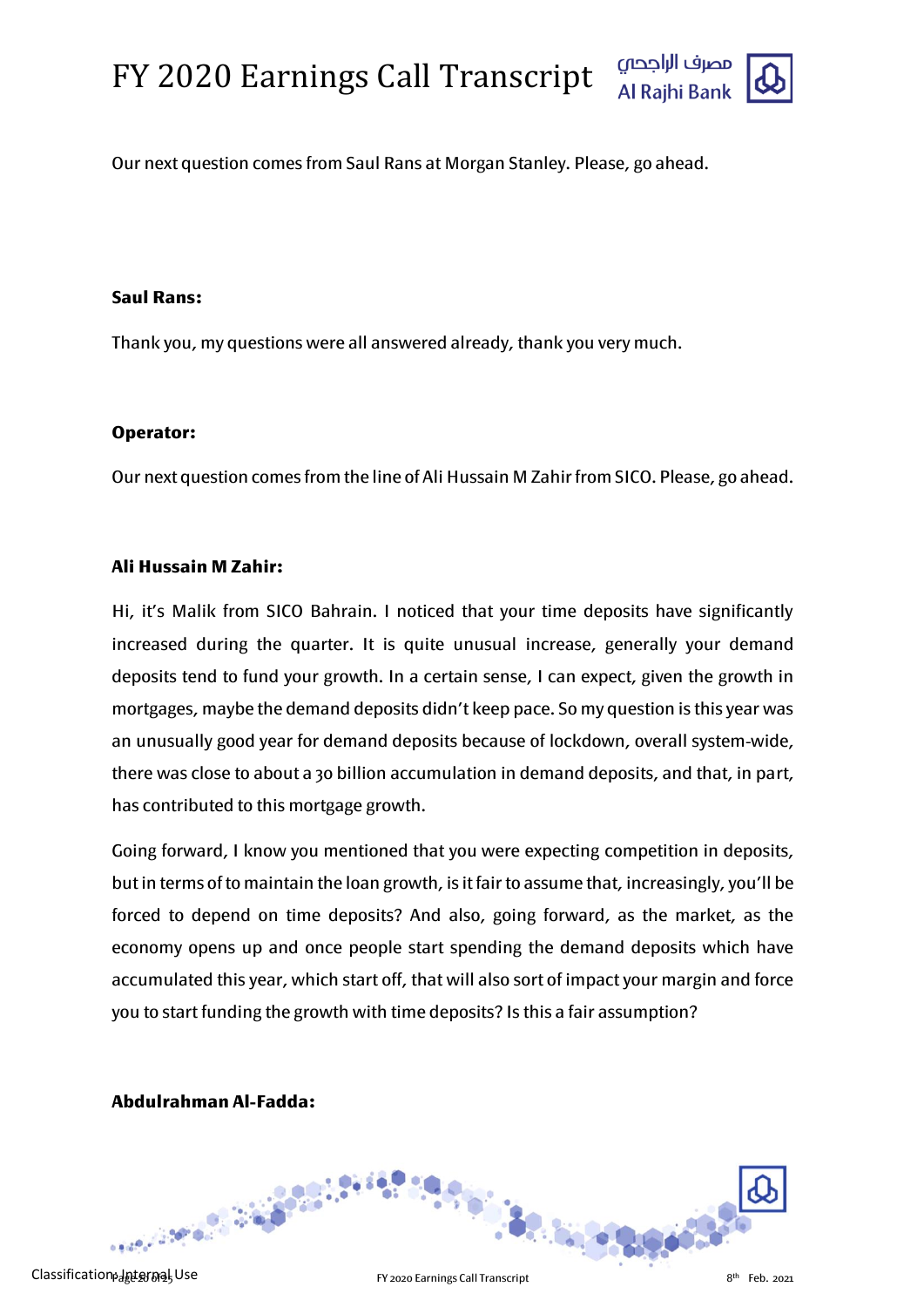

Let me address the first part of the question, related to the increase in time deposits in Q4. We have seen a very cheap deposit that came to us, either close to SAIBOR or even below SAIBOR, so we have taken those deposits. Usually, these are just short term, they are expiring in a maximum of three months.

In terms of our capability and the outlook for the current account growth outlook for the bank, I think I will leave it to Majed, who will be in a better position to help you address your question.

#### **Majed Al-Rajhi:**

On demand deposits, it will be always a key focus for us as a bank to look at, and always drive our business. Given the fact that, as mentioned by Waleed, on our strategy is to expand the Affluent segment and drive the current accounts, we have started initiatives in terms of building segmentation within affluent banking and focus more on current accounts.

Given the period since lockdown, people deposit their accounts with us and maintain it, and we expect that will be remaining for the upcoming period, even though if flights international, will open up, we don't expect to see that many people who will travel. So we'll continue focusing on current accounts, that will be a key pillar for us.

#### **Ali Hussain M Zahir:**

Just to follow up, is it fair to assume that, going forward, given the pace of mortgage loan growth that you're indicating, a bigger proportion of this growth will be funded by time deposits as opposed to demand deposits?

## **Abdulrahman Al-Fadda:**

No, our first priority is to grow current accounts, and then other funding options.

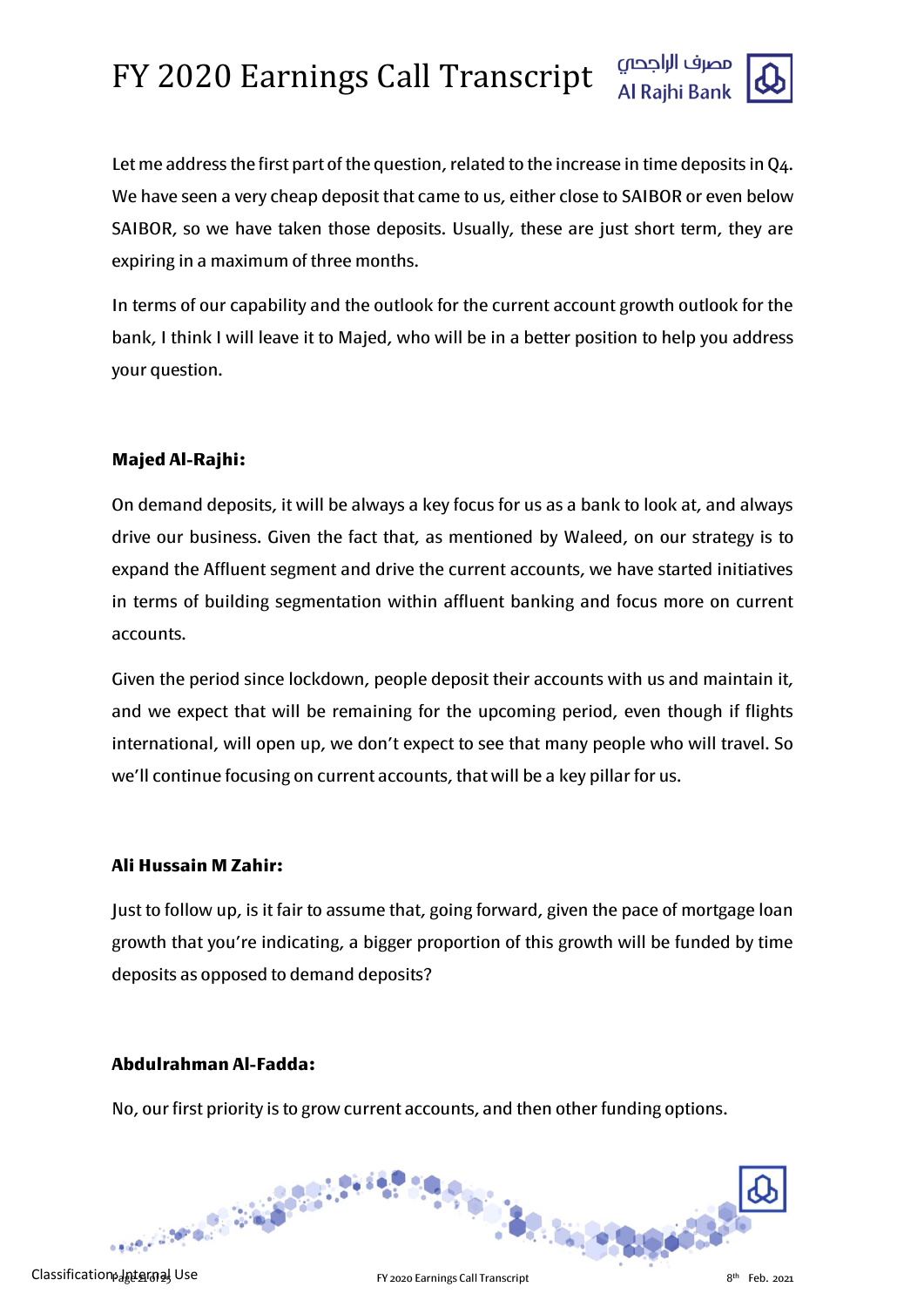

#### **Ali Hussain M Zahir:**

Understood. My question was in terms of proportion. Is it fair to assume that, going forward, although you'll be taking all effort to increase current account deposits, given that mortgages are a big base and you're expecting to grow it quite significantly, is it fair to assume that increase in mortgage loans, the proportion of time deposit funding, the increase in mortgage loans would be higher next year, and going forward? Is that a fair assumption?

#### **Abdulrahman Al-Fadda:**

I think if you would like, Ali, we can have a one-to-one discussion to further discuss that in further detail, but for the time being I think what I can say to you, and the rest of the colleagues on the call, is that our top priority, while we're growing our assets, we'll grow, number one, our current accounts. But in terms of the percentage, we don't expect that to have major deviation from the existing mix. Thank you.

#### **Operator:**

Our next question comes from the line of Rahul Bajaj from Citi. Please, go ahead.

## **Rahul Bajaj:**

Hi, gentlemen. Thanks for taking my question. A very solid set of results, indeed, congratulation on that. This is Rahul Bajaj from Citi. I have two quick questions, actually. First one is on deferred assets. To my understanding, the loans which were deferred continue to be under deferred until the end of the first quarter. I just wanted to understand how is Al Rajhi deferred portfolio like and what's your view on the behaviour of that portfolio, after March? So that's my first question.

**RACK OF BA**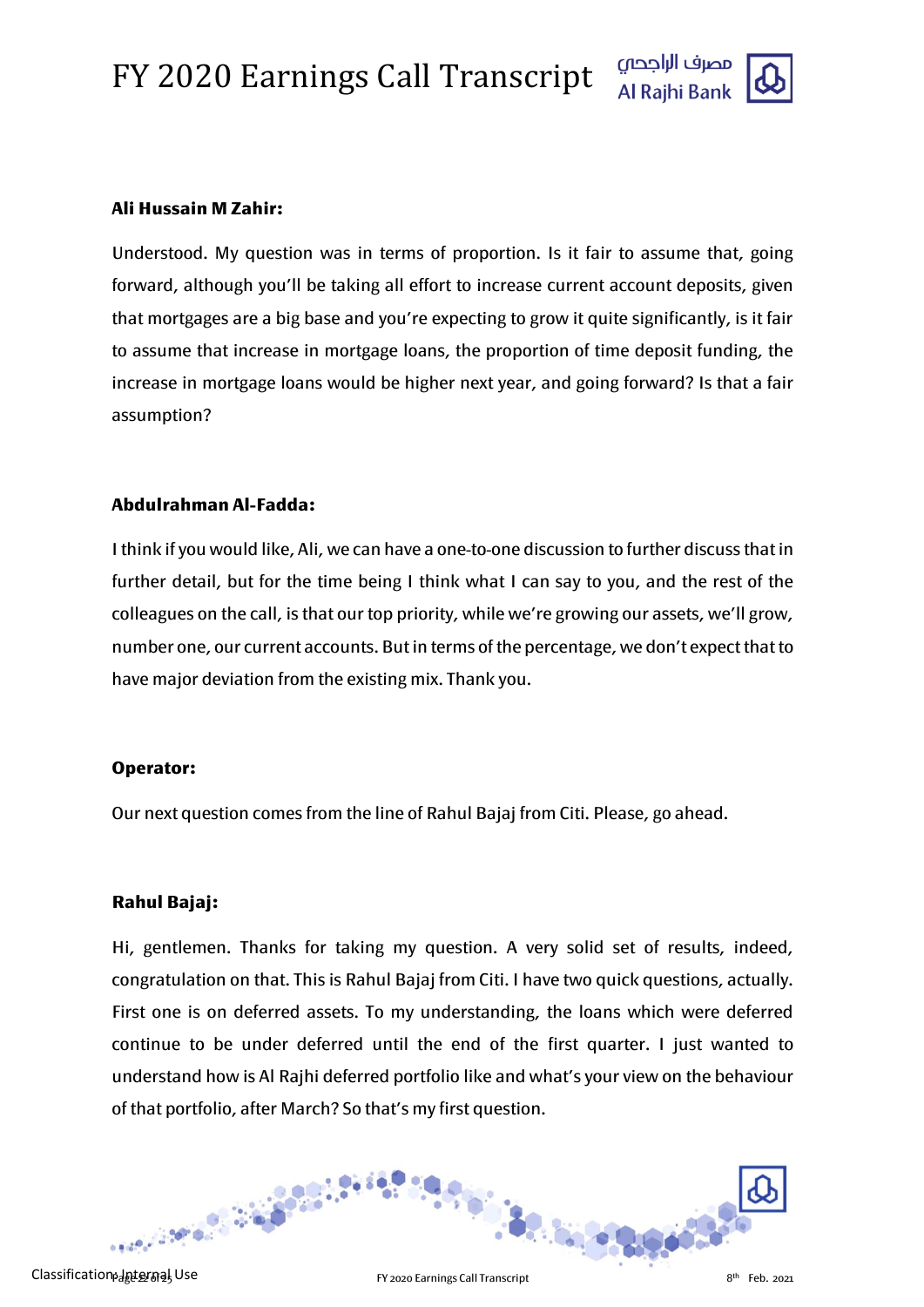

And the second one is a quick one on the market dynamics, both the NCB consolidation, both on the retail and the corporate side. How do you expect the market dynamics, especially from the competitive point of view, could change, and how is Al Rajhi preparing for that? Thank you so much.

#### **Abdulrahman Al-Fadda:**

Thanks, Rahul. On the first question, related to the SME deferrals, I think we've deferred close to around 3.4 billion worth of SME assets till 31st March. In the management team, between ourselves, including our chief risk officer as well as the business team in the SME side, we've been in various discussions with our customers.

We're assisting their cash flow requirements, we're also assessing their creditworthiness. If we believe that there is any significant increase in credit risk, we'll definitely take that into consideration. However, what we believe is that the majority of our customers are either going to pay or they want to restructure. A small part will probably be entering into, I would say, stress. Nevertheless, from our perspective we have been taking prudent risk management and we've taken to be specific SAR608mm, of COVID overlay related to any stress that we're anticipating. Waleed

#### **Waleed Al-Mogbel:**

Rahul, for the consolidation that's happening in the market, as I mentioned at the beginning of this presentation, consolidation is one of the factors that we have considered when we designed our strategy. We believe it is good for the market, healthy for the competition, to have a strong bank competing with us. Also, at the same time, most of the mergers or acquisitions takes between 12 to 18 months of disruption, which we believe is a good opportunity for us to improve and strengthen our position and market share either, as I mentioned, in the bank as the core, our subsidiaries, or our digital infrastructure.

## **Rahul Bajaj:**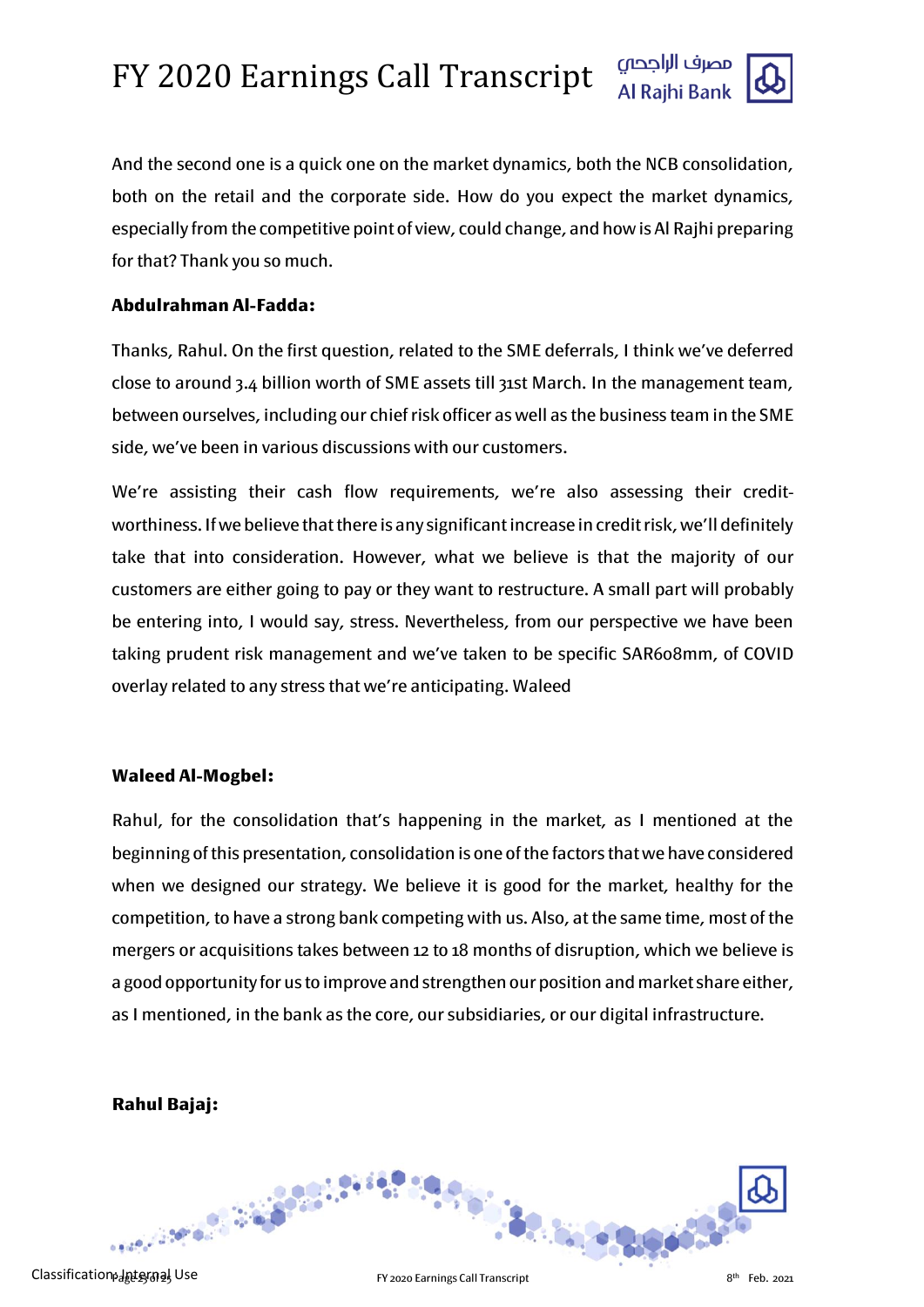

Thank you, gentlemen. Very useful.

#### **Operator:**

Our next question comes from Nauman Khan from NCB Capital. Please, go ahead.

#### **Nauman Khan:**

Thank you. Thank you for taking my question. A couple of questions. One is the SAMA deferred programme was in December. Did you get any free deposits delayed through the December deferral? That is one. The second thing is you're saying you have taken 608 million in payments related to COVID as a pre-emptive, if things improve, will this result in a reversal next year?

## **Abdulrahman Al-Fadda:**

Thank you, Nauman. I was waiting for the first question from anybody. No, we have not taken any further deposits from SAMA, but nevertheless, if you recall we've disclosed that in our financial statement. We've taken close to 3.3 billion worth of deposits from SAMA. However, at the end of December, around 2.6 billion out of the 3.3 billion, the maturity has been extended by 21 months. So there are no additional deposits from SAMA, however, there has been a tenor extension. That will be coming out clearly into our financial statements, which we'll be planning to publish, inshallah, later this week.

As far as the second question, related to the 608MM COVID overlay, definitely if things have improved we'll definitely reverse it, and utilise it accordingly, as per our risk management and staging policy. Thank you.